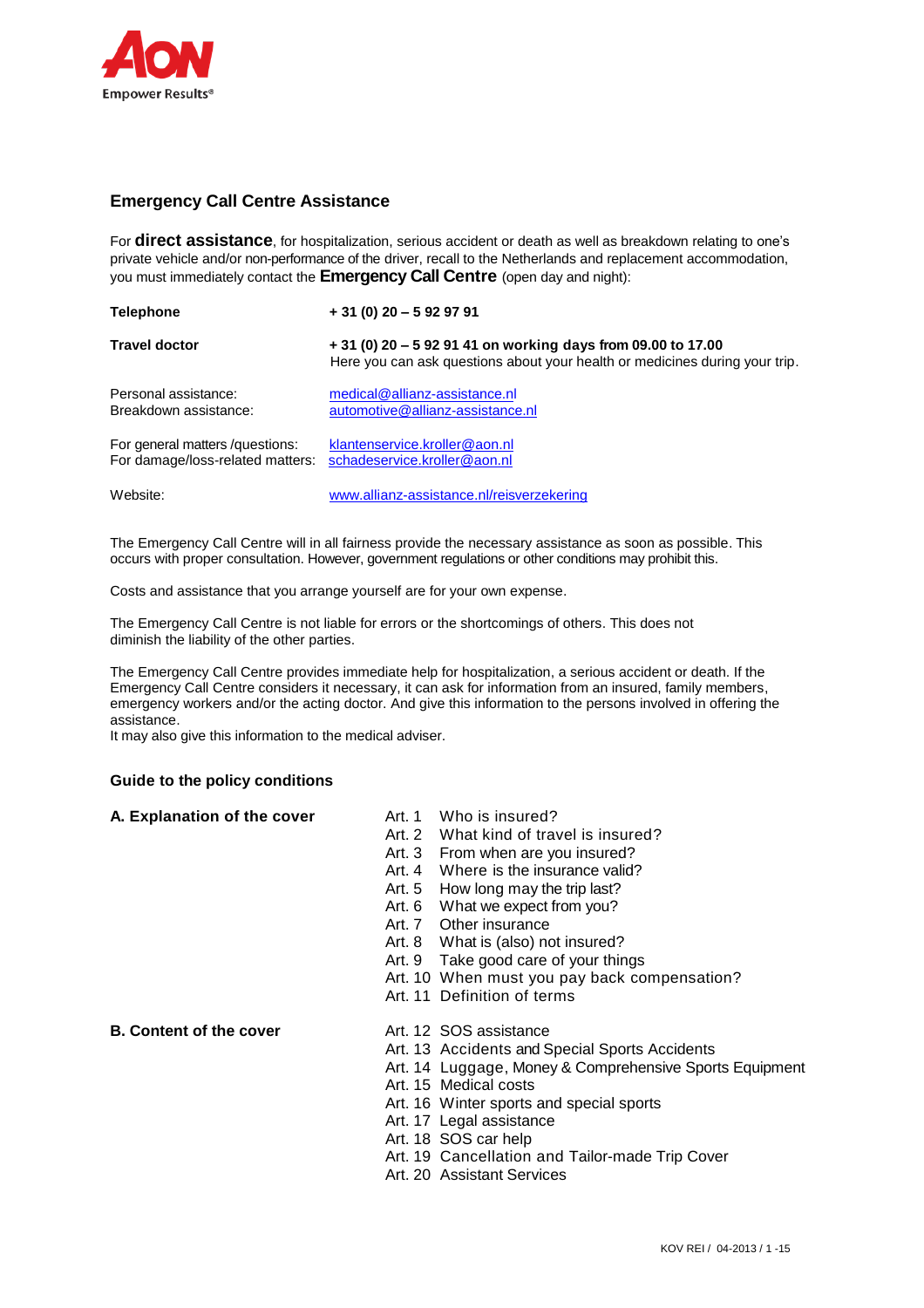

## **CONTINUOUS TRAVEL AND CANCELLATION INSURANCE CONDITIONS KOV REI**

*In case of doubt or discussion, the stipulations in the Dutch version shall apply.*

These special conditions are supplementary to the *Algemene Voorwaarden KOV ALG* (KOV ALG General Terms and Conditions).

## **A. Explanation of the cover**

## **Art. 1 Who is insured?**

The insured are the persons stated on the policy schedule. The insurance also applies if the insured go on holiday separately.

### **Art. 2 What kind of travel is insured?**

The insurance only applies to private travel, such as:

- a. holidays with a recreational character;
- b. following a course;
- c. light voluntary work;
- d. a private trip during a business trip.

### **Art. 3 From when are you insured?**

- a. The start date of the insurance is stated on the policy schedule.
- b. The cover starts in each case when an insured and/or the luggage leaves the home address for a trip and ends upon the return to the home address.

#### **Art. 4 Where is the insurance valid?**

- a. The insurance is valid throughout the entire world.
- b. If Europe is stated on the policy schedule, then the validity is limited to the countries of Europe. This includes the Azores, the Canary Islands, Madeira and the non-European countries on the Mediterranean. The cover also applies to Russia, up to the Urals and the Caucasus. Sea travel between the regions named is also included under the cover.
- c. The SOS car help is only valid in countries listed on your International Motor Insurance Card (green card).
- d. In the Netherlands, the insurance is valid:
	- for a trip lasting several days with a stay in a hotel, port or on a campsite or bungalow park. The cover does not apply if the stay is at a fixed address;
	- if your trip in the Netherlands is part of a foreign trip;
	- on dry ski runs or assault courses in the Netherlands. This only applies to the *Ongevallen en Medische kosten* (Accidents and Medical Expenses) cover. This cover must be included under the policy. You must also have taken out the cover for *'Wintersport en bijzondere sporten'* (Winter sports and Special Sports). This cover only applies when participating in skiing or snowboarding.

#### **Art. 5 How long may the trip last?**

Trips lasting maximum sixty consecutive days are insured. Unless another number of days is stated on the policy schedule.

#### **Art. 6 What we expect from you?**

Every insurance has its rules. You must observe these rules. We expect that you :

- a. contact us as soon as possible in the event of a loss/damage.
	- Do this:
	- if an insured dies within 24 hours. You can do this by telephone or e-mail;
	- if an insured must be hospitalized for longer than 24 hours in a hospital, within 7 days of admission. You can do this by post or e-mail;
	- in all other cases within 28 days of first returning to the Netherlands. If you have a valid reason for not doing so, a period of maximum 180 days from the date of return to the Netherlands applies.
- b. respond to our suggestions. A period of maximum 180 days applies for this;
- c. give us the right and necessary information and make yourself cognizant of all the relevant important information;
- d. follow the instructions of the Emergency Call Centre;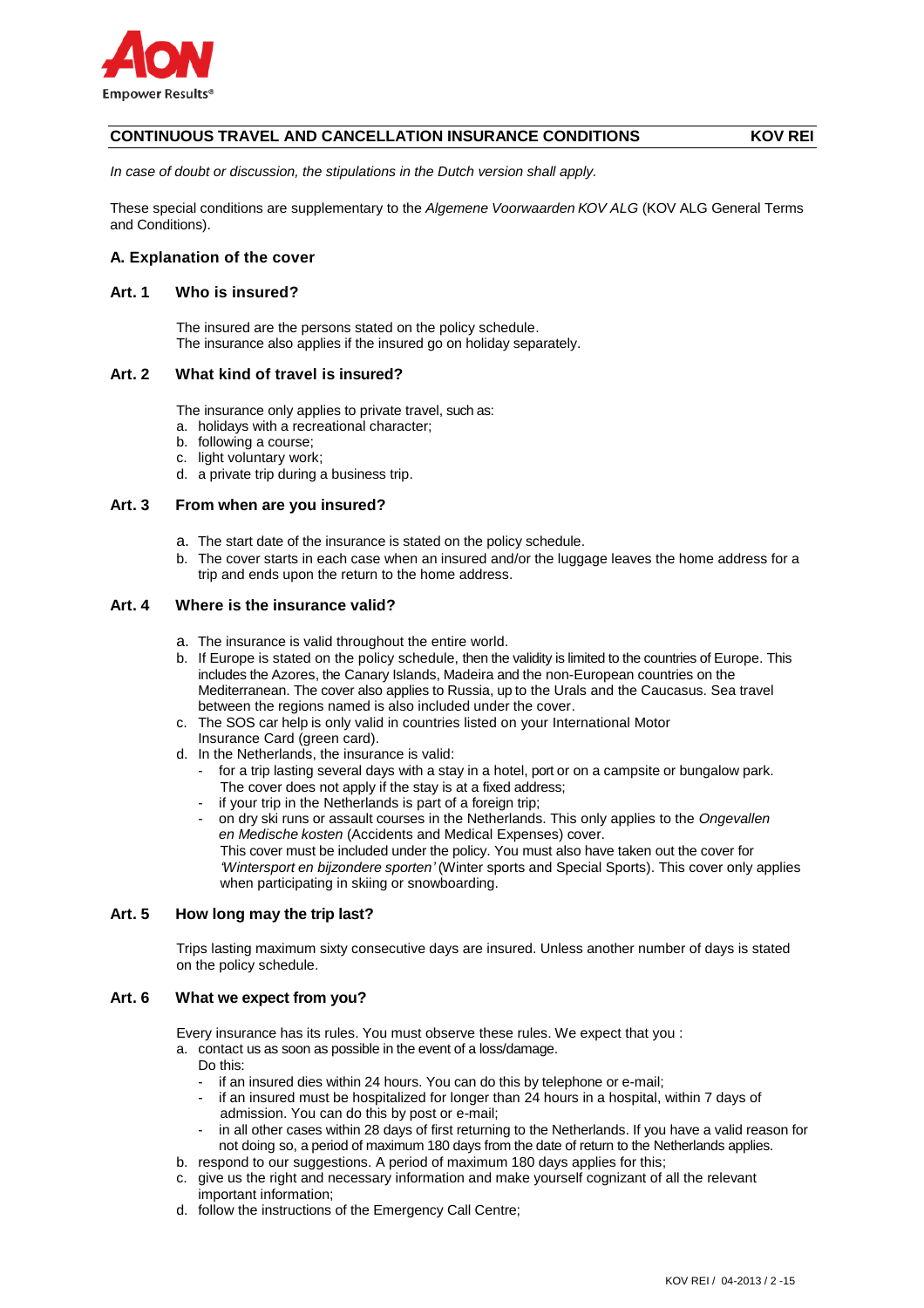

- e. comply with the law;
- f. look after your things properly;
- g. do everything possible to limit the loss/damage;
- h. send us everything we ask for.

**Note: if you do not comply with the rules, you will not be insured. We will therefore not compensate the loss/damage and will stop the insurance**.

### **Art. 7 Other insurance**

Are you entitled to compensation based on another insurance, law or scheme?

- a. Then you will not be compensated via our insurance.
- b. We will compensate the loss/damage that is not covered by the other insurance, law or scheme.
- c. For a payout upon death and/or invalidity caused by an accident, this limitation does not apply.
- d. If we do however compensate loss/damage or pay out expenses in advance at your request, you will transfer the right to compensation flowing from another insurance, law or scheme to us at that moment.

If you have taken out several insurances with us for the same risk, then we will never pay out more than twice the insured amount.

## **Art. 8 What is (also) not insured?**

We will offer no help and will not compensate any loss/damage, if it was caused by the following activities:

- a. Participation in an offence. Or because you have breached a safety regulation;
- b. Intentional act, gross negligence or omission. This also includes (attempted) suicide;
- c. Participation in crimes, quarrels and fights;
- d. Excessive alcohol consumption or drug abuse;
- e. Flying with non-approved airline companies;
- f. If you participate as a member of a flight crew;
- g. Participation in competitions or preparations for them;
- h. Participation in balloon flights and underwater trips by submarine;
- i. Exercising the following sports: boxing, wrestling, karate and other martial arts, jiu jitsu and rugby;
- j. Dangerous acts (risky enterprises) and participation in expeditions;
- k. When it concerns winter sports and/or special sports.
- Unless explicitly covered by the insurance.

Note: recreational diving, ski cross-country, skating and sledging trips are not

- excluded. You do not need to take out any extra *'Wintersport en bijzondere sporten'*
- (Winter sports and special sports) cover for this.

But your own or rented (winter) sport equipment is only insured if *'Wintersport en bijzondere sporten'* (Winter sports and special sports) is covered by the policy or if covered via the *'Uitgebreide sportuitrusting'* (Comprehensive sports equipment) insurance.

In addition, we do not offer any help or compensation if you:

- l. were not sufficiently careful. You must have taken reasonable measures to avoid the loss/damage. See art. 9 'Take good care of your things';
- m. have intentionally provided us with incorrect information when taking out the insurance or in the event of a claim. This includes not cooperating in settling the claim;
- n. have not passed on important information or changes;
- o. have possessions seized or declared confiscated;
- p. are already compensated for the loss/damage based on a scheme, law or other insurance. Or by which you would be compensated for if you were not insured with us;
- q. would in fairness expect the expenses. For example, due to a current illness or infirmities;
- r. participate in a hijacking, skyjacking, strike or act of terror or are knowingly or wilfully party to it;
- s. travel on a ship outside territorial waters other than as passenger.

## **Art. 9 Take good care of your things**

The insurance is only valid if you take sufficient care.

You must have done your best to prevent theft, loss, misplacement or damage. This is a difficult subject, as it often depends on the specific situation.

Our point of departure is whether you could have, in fairness, taken better measures to prevent the loss/damage. If this was not the case, then we will not pay compensation.

A few more examples of situations in which the loss/damage will not be paid are given below. We do not compensate loss/damage, if: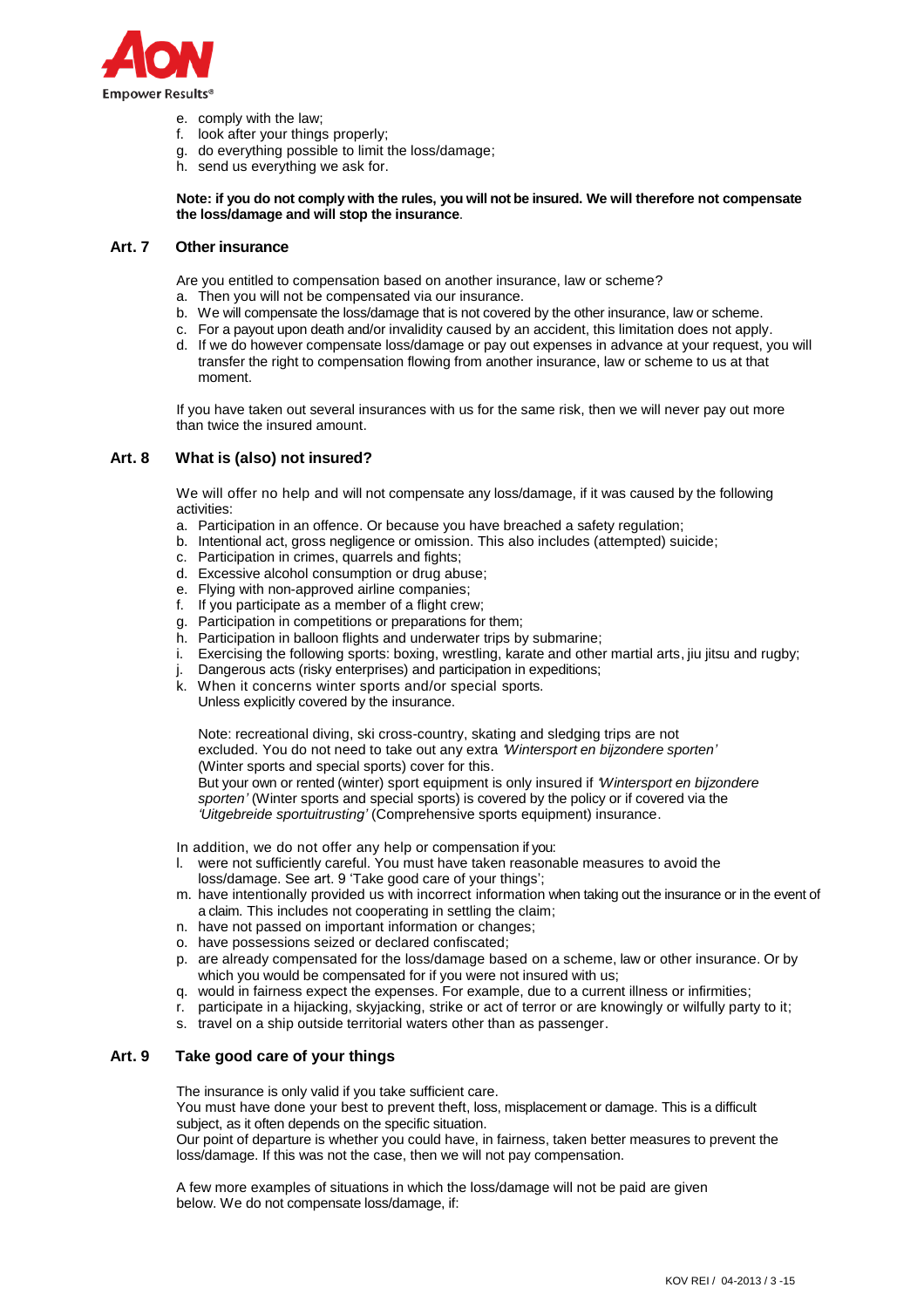

- a. you leave things behind unattended;
- b. you leave digital/electrical equipment, travel documents, valuables or money unattended out of hands' reach. This also applies if these items are kept in the luggage compartment of the means of transport. Or kept unattended in an inadequately secured room;
- c. you leave your things behind in the car or another motor vehicle unattended. You are insured if the car is locked up properly and your possessions are not visible from the outside. Moreover, the loss/damage must have occurred between 07.00 and 22.00 and there must be evidence of a break-in;
- d. money or valuables are stolen from a tent, caravan, pleasure boat, car or other means of transport;
- e. valuables are stolen from a caravan, camper or a pleasure boat, unless they were kept in a safe and there is evidence of a break-in;
- f. digital/electrical equipment is stolen from a camper, caravan or a pleasure boat, unless these items were kept in a properly secured storage space and there is evidence of a break-in;
- g. digital/electrical equipment is stolen from a tent;
- h. luggage, which has been loaded into a car and/or caravan/camper is stolen before departure to the end destination. This also applies if the whole vehicle is stolen.

## **Art. 10 When must you pay back compensation?**

We require your cooperation in paying back compensation already paid. We will ask you to pay back compensation already paid in the following cases:

- a. Is another party liable for your loss/damage?
- Then we are entitled to ask for the return of the compensation we have paid from the other party. b. If we determine later that a loss/damage is not insured after all,
	- then we may ask for the compensation back.

## **Art. 11 Definition of terms**

There are three places where terms used are explained.

Definitions of the terms used are given in the *Algemene voorwaarden KOV ALG* (KOV ALG General Terms and Conditions). Terms that are used in the text of the cover are explained there. And hereunder you will also find a few definitions of terms that are used in these conditions.

## **11.1 Emergency Call Centre**

The Company is the Dutch branch of AGA International SA, also acting under the name Mondial Assistance, with its registered office in Paris, France and located at Poeldijkstraat 4, 1059 VM in Amsterdam, The Netherlands; the Company is registered with the Chamber of Commerce (number 33094603), the Financial Markets Authority and possesses a licence from the De Nederlandse Bank N.V.

## **11.2 Special winter sports**

Winter sports that are accompanied by an above-average risk, including ice climbing, skeleton, bobsleighing, ice hockey, speed skiing, speed races, skijoring, ski jumping, ski flying, figure jumping with freestyle skiing, alpine skiing, para-skiing and heli-skiing.

## **11.3 Special sports**

Sports that are accompanied by an above-average risk, including hunting, mountain climbing, mountaineering, abseiling, potholing, bungee jumping, parachuting, paragliding, hang-gliding, ultra light flying and gliding.

## **11.4 Course**

A course lasting just a short period of time, where personal development is central. So no course that is an extension of one's profession or choice of school studies.

## **11.5 Family members of the 1 st degree**

Partner, parents (in-law), children and partners of your children.

## **11.6 Family members of the 2 nd degree**

Grandchildren, grandparents, brothers(-in-law) and sisters(-in-law).

#### **11.7 Family members**

Partner with whom the policyholder cohabits and/or live-at-home children of the insured up to 27 years' old.

## **11.8 You**

The insured persons.

#### **11.9 You/Policyholder**

The person who has entered into the insurance agreement.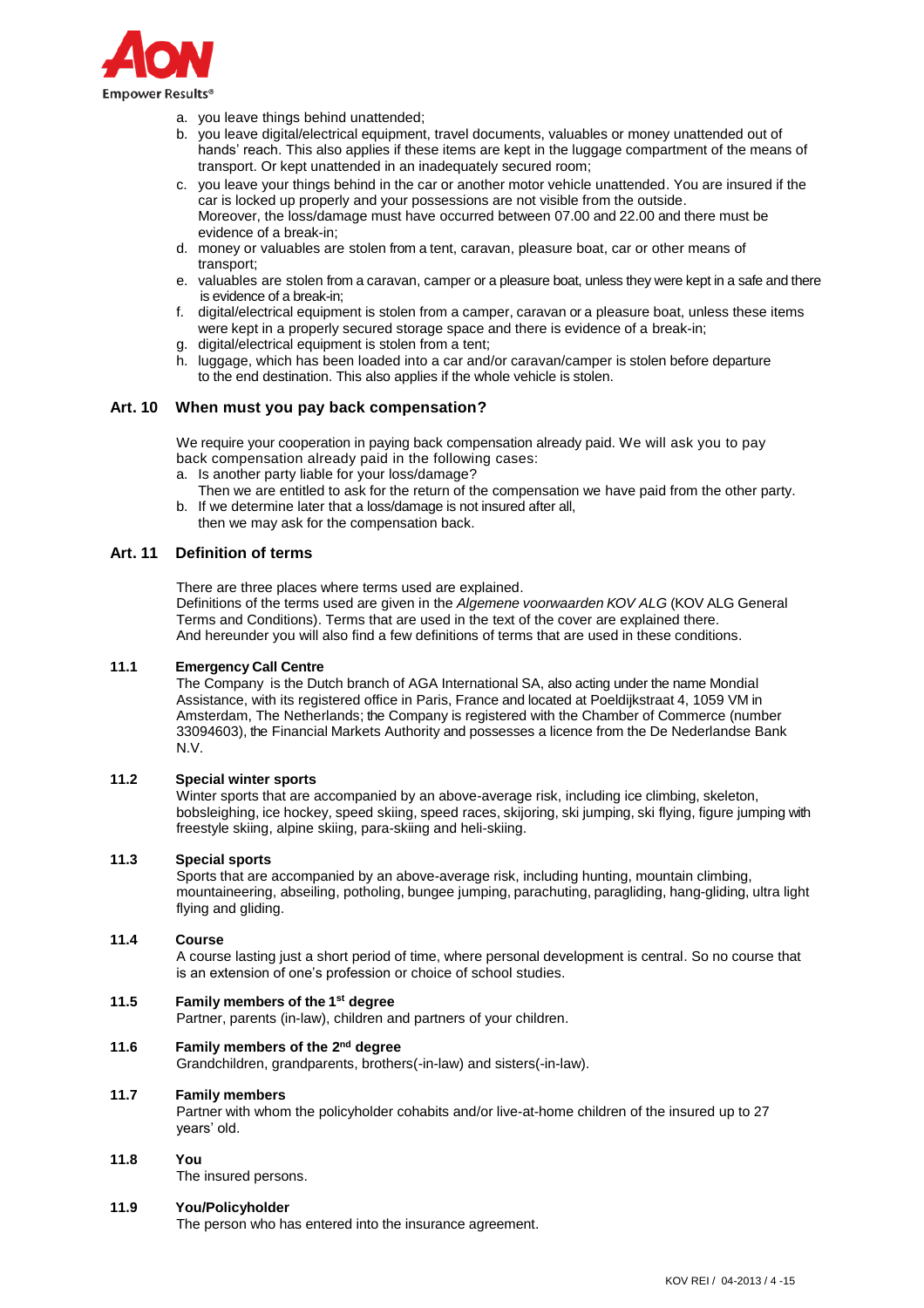

#### **Empower Results®**

#### **11.10 Light voluntary work**

Voluntary work where the work is administrative, commercial or supervisory.

## **11.11 Necessary expenses**

Costs that are incurred for items, goods, services and actions that cannot be postponed until after one's return to the Netherlands.

#### **11.12 Partner**

Spouse or person with whom one has cohabited for at least 1 year.

#### **11.13 Private travel**

Travel or stay of a recreational character. These trips therefore have nothing to do with profession, company, function, study, traineeship or other work.

#### **11.14 Recreational diving**

Exercising underwater sport within the recreational limits (in any case within a depth of 40 metres).

### **11.15 Technical diving**

Exercising underwater sport outside the recreational depth limits of 40 metres, including decompression, cave and wreck diving.

#### **11.16 The insured**

You/policyholder and the family members stated in the policy schedule. All the insured must be registered in the Netherlands. And must be resident there.

#### **11.17 Winter sport**

Any sport that depends on snow and/or ice with a normal risk.

#### **11.18 Residence**

The residence of the policyholder in the Netherlands. As stated in the Municipal Personal Records Database.

#### **11.19 Business trip**

Trip or stay associated with profession, company, function, study, traineeship or other work.

#### **B. Content of the cover**

The damage/loss insured will be compensated up to maximum the insured amount and applies per person and per event unless otherwise indicated.

#### **Art. 12 SOS assistance You are insured for this.**

We pay the necessary expenses for assistance. However, you must get permission from the Emergency Call Centre beforehand. Below you can see for which events we reimburse the expenses. The cover applies per insured person, unless otherwise stated.

The compensation also applies to family members and one travel companion of the insured who also has travel insurance with us, but who is not listed on the same policy.

| The insured | . In the event of illness or an accident abroad we insure the<br>extra costs of: |                          |
|-------------|----------------------------------------------------------------------------------|--------------------------|
|             | - accommodation:                                                                 | € 75 per day             |
|             | - transport for a hospital visit;                                                | € 75 per policy per trip |
|             | - a return trip to a place of abode in the Netherlands per                       |                          |
|             | ambulance, taxi and/or public transport.                                         | Necessary expenses       |
|             | . Are you in mortal danger due to illness or an accident?                        |                          |
|             | And our medical adviser confirms this? Then we compensate for                    |                          |
|             | maximum two family members not included under the policy:                        |                          |
|             | - the costs of coming over and return to the Netherlands by                      |                          |
|             | public transport;<br>- the accommodation costs for maximum ten days.             | Necessary expenses       |
|             | • For tracing and/or rescue if you are missing, we compensate:                   | € 75 per day             |
|             | the costs that must be incurred according to the local competent                 |                          |
|             | authorities.                                                                     | Necessary expenses       |
|             | . If you die abroad, we compensate:                                              |                          |
|             | - extra costs for the return trip of the insured to the Netherlands by           |                          |
|             | public transport;                                                                | Necessary expenses       |
|             | - transport costs of the mortal remains to the Netherlands.                      | Necessary expenses       |
|             |                                                                                  |                          |
|             |                                                                                  |                          |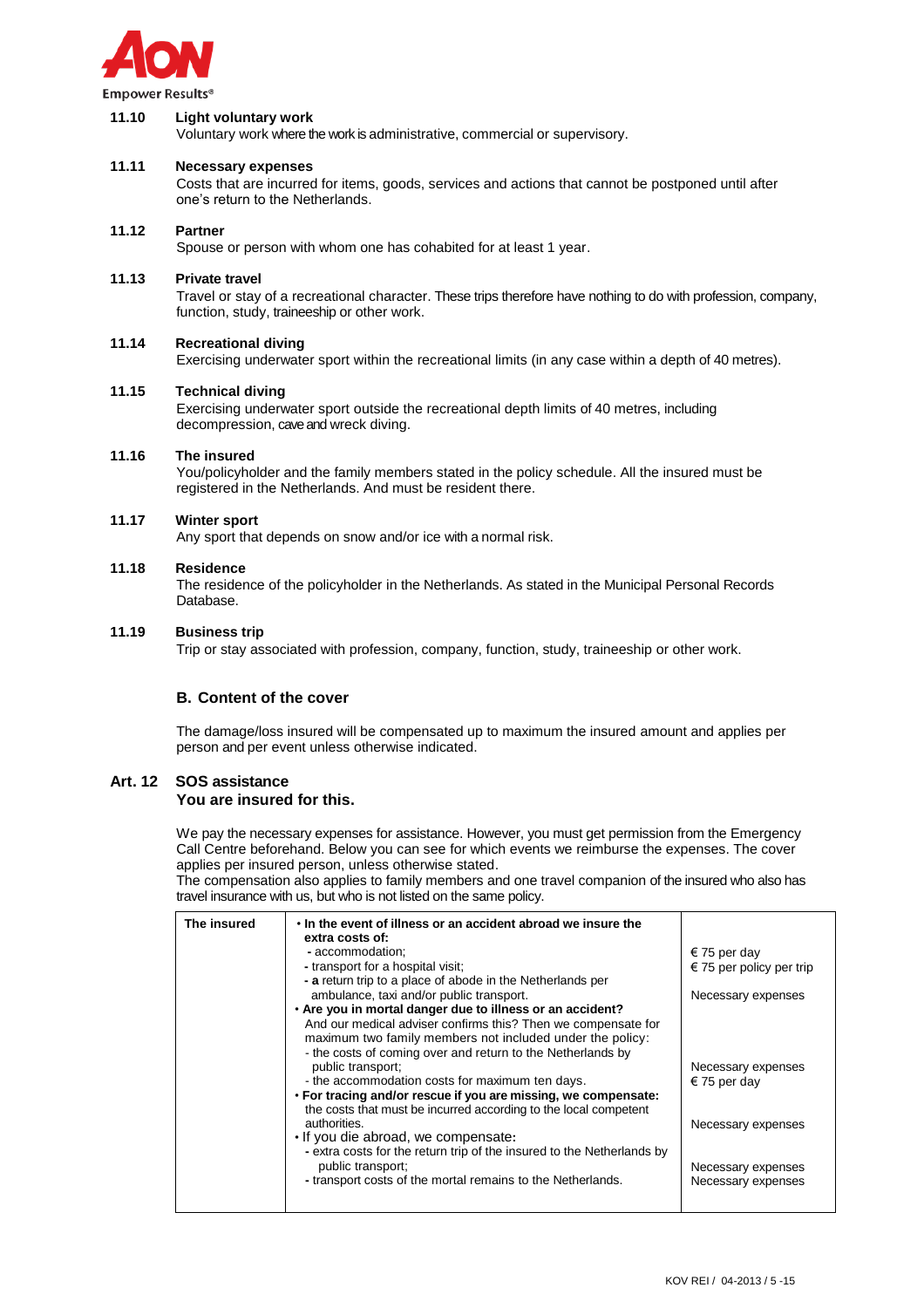

|                    | - or the costs of a burial or cremation abroad up to maximum the                                                                 |                                          |
|--------------------|----------------------------------------------------------------------------------------------------------------------------------|------------------------------------------|
|                    | costs of the transport of the mortal remains to the Netherlands.                                                                 |                                          |
|                    | This is including the costs for the coming over and accommodation                                                                |                                          |
|                    | for maximum ten days of two family members.                                                                                      | € 75 per day                             |
|                    | . In the event illness, accidents or death of family                                                                             |                                          |
|                    | members of the 1 <sup>st</sup> and 2 <sup>nd</sup> degree not accompanying                                                       |                                          |
|                    | the travelling party, we reimburse the extra costs of:                                                                           |                                          |
|                    | - travelling back to the Netherlands by public transport;                                                                        | Necessary expenses                       |
|                    | - returning to the holiday destination, for maximum four persons.                                                                |                                          |
|                    | If they return three days before the planned end of the trip.                                                                    | Necessary expenses                       |
|                    | . If you are travelling alone, because your travel companion died                                                                |                                          |
|                    | abroad, we reimburse, for a family member not insured under<br>the policy, the following:                                        |                                          |
|                    |                                                                                                                                  |                                          |
|                    | - the costs of coming over and return to the Netherlands by<br>public transport;                                                 | Necessary expenses                       |
|                    | - the accommodation costs for maximum ten days.                                                                                  | € 75 per day                             |
|                    | • For serious damage to your property in the Netherlands, we                                                                     |                                          |
|                    | reimburse: the extra costs of travelling back to the Netherlands                                                                 |                                          |
|                    | by public transport.                                                                                                             |                                          |
|                    | • In the event of a forced delay (caused by a natural disaster or a                                                              | Necessary expenses                       |
|                    | strike of the transport companies), we reimburse the extra                                                                       |                                          |
|                    | costs of:                                                                                                                        |                                          |
|                    | - a return trip to the Netherlands by public transport;                                                                          | Necessary expenses                       |
|                    | - accommodation.                                                                                                                 | € 75 per day                             |
|                    | . Is the holiday accommodation uninhabitable? Then we will                                                                       |                                          |
|                    | reimburse the extra rental costs:                                                                                                |                                          |
|                    | - for maximum three weeks, if this occurs within seven days                                                                      |                                          |
|                    | before the trip occurs;                                                                                                          | $\epsilon$ 75 per day                    |
|                    | - in the event of cancellation during the cover period (up to                                                                    |                                          |
|                    | the contemplated period of the stay).                                                                                            | € 75 per day                             |
|                    | In the event of an insured event, the following is also insured:                                                                 |                                          |
|                    | - telecommunication costs;                                                                                                       | € 100 per event                          |
|                    |                                                                                                                                  |                                          |
|                    |                                                                                                                                  |                                          |
|                    | - sending medicine;                                                                                                              | Necessary expenses<br>Necessary expenses |
|                    | - return trip costs for a pet by public transport.                                                                               |                                          |
| <b>Excess</b>      | None                                                                                                                             |                                          |
| <b>Not insured</b> | • Assistance and costs incurred without permission from the Emergency Call Centre.                                               |                                          |
|                    | . Costs incurred by illness or an accident without medical necessity.                                                            |                                          |
|                    | . For a more detailed overview, read article 8 'What is (also) not insured?'.                                                    |                                          |
| <b>Special</b>     | • Travelling companion insured elsewhere:                                                                                        |                                          |
| circumstances      | Did you have to incur costs because of an illness or an accident involving a travelling                                          |                                          |
|                    | companion not insured under the policy? Then we will reimburse your extra costs as well. Of                                      |                                          |
|                    | course, equal to any costs that would apply if the travelling companion was insured with us.                                     |                                          |
|                    | This travelling companion must have a valid insurance that offers no cover for your costs.                                       |                                          |
|                    | . We only reimburse transport by air ambulance to the Netherlands, if:                                                           |                                          |
|                    | 1. you cannot travel by ambulance, taxi or public transport;                                                                     |                                          |
|                    | 2. this can save your life and/or the reduce the risk of invalidity;                                                             |                                          |
|                    | 3. we have given you permission beforehand.                                                                                      |                                          |
|                    |                                                                                                                                  |                                          |
|                    | . Do you want to have your medically necessary transport to the closest hospital                                                 |                                          |
|                    | reimbursed? Then you must have the 'Medical costs' cover.                                                                        |                                          |
|                    |                                                                                                                                  |                                          |
|                    | . We will send medicines, if:                                                                                                    |                                          |
|                    | - there are no local alternatives;                                                                                               |                                          |
|                    | - this is necessary due to illness, an accident, loss or theft.                                                                  |                                          |
|                    | Note: we will not send any medicines if you have forgotten your own medicines. Or if you                                         |                                          |
|                    | have taken too little with you.                                                                                                  |                                          |
| In the event of    | . If you need help, contact the Emergency Alarm Centre.                                                                          |                                          |
| loss/damage        | . For a more detailed overview, read article 6 'What we expect from you?'.                                                       |                                          |
| Terms              | . Travelling companion: a person who travels out and back with you.                                                              |                                          |
|                    | • Medical necessity: this is the case if a doctor determines that a medical treatment cannot                                     |                                          |
|                    | wait until after one's return to the Netherlands.                                                                                |                                          |
|                    | . Public transport: personal transport that is publically accessible, i.e. to anyone who wishes to<br>use the transport service. |                                          |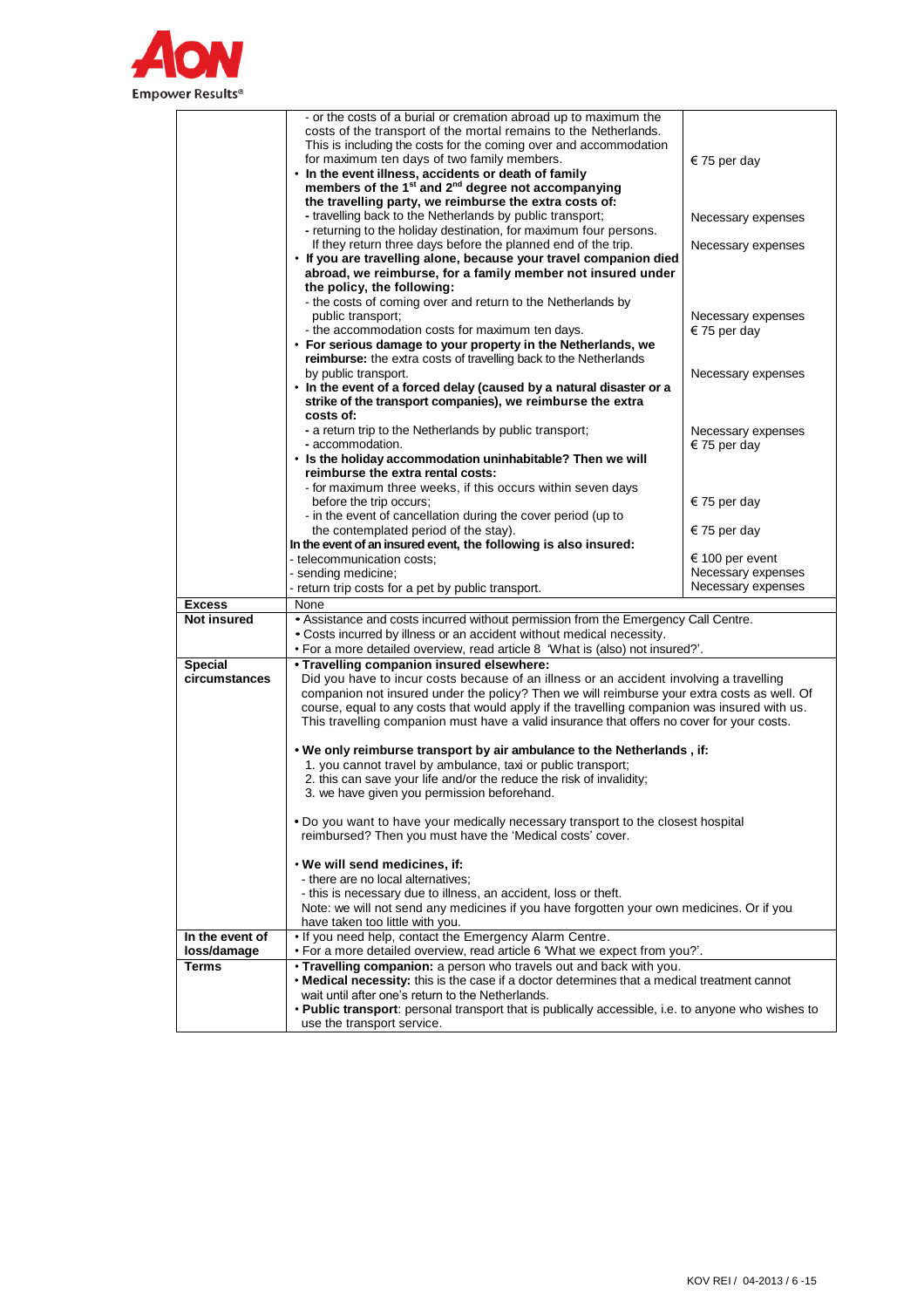

# **Art. 13 Accidents and Special Sports Accidents**

**The policy schedule shows which parts you have insured yourself against in this category.**

## **13.a Accidents**

**Is this on the policy schedule? Then you are insured for this.**

| <b>Insured</b>            |                                                                                                                   | <b>Maximum payout</b> |
|---------------------------|-------------------------------------------------------------------------------------------------------------------|-----------------------|
|                           | • Death resulting from accident.                                                                                  | € 25,000              |
|                           | . We limit the payout for motorbike/scooter riding;                                                               | € 6,000               |
|                           | • Permanent invalidity resulting from an accident.                                                                | € 75,000              |
|                           | . We limit the payout for motorbike/scooter riding.                                                               | € 25,000              |
| <b>Excess</b>             | None                                                                                                              |                       |
| <b>Not insured</b>        | . Invalidity due to an existing illness or defect.                                                                |                       |
|                           | • Special winter sports, special sports and technical diving.                                                     |                       |
|                           | • See: article 8 'What is (also) not insured?'                                                                    |                       |
| <b>Special situations</b> | • The medical adviser determines the degree of permanent invalidity.                                              |                       |
|                           | He does this based on the information from the treating doctor(s). Or we employ an                                |                       |
|                           | independent doctor for this. We use the tables from the American Medical Association if we                        |                       |
|                           | determine permanent functional invalidity.                                                                        |                       |
|                           | We take into consideration the degree to which an insured was an invalid before the accident.                     |                       |
|                           | . If you have taken out several accident insurances with us, we never reimburse more than                         |                       |
|                           | €125,000.                                                                                                         |                       |
| Upon death or             | . If you die within two years after the accident as a consequence of this, we will pay out the                    |                       |
| invalidity                | amount for death.                                                                                                 |                       |
|                           | If we have already paid an amount for permanent invalidity, we will deduct this.                                  |                       |
|                           | . If the degree of permanent invalidity cannot be determined within two years, then we may                        |                       |
|                           | postpone payment. In this case, we will pay statutory interest over the amount that we have                       |                       |
|                           | not yet paid out.                                                                                                 |                       |
|                           | . We never pay out more than the insured amount. Even if it concerns a number of                                  |                       |
|                           | accidents together.<br>. Is death caused by an accident? Then the heirs must permit that we perform an autopsy on |                       |
|                           | the mortal remains. Otherwise there is no cover.                                                                  |                       |
|                           | • Have you had an accident? Then you must submit to a medical examination by                                      |                       |
|                           | our medical expert. Or you submit to an examination in a hospital that we appoint.                                |                       |
|                           | • A doctor must declare whether there is a risk of permanent invalidity. This must occur                          |                       |
|                           | within twelve months of the accident. Otherwise we cannot pay out any compensation.                               |                       |
|                           | • Upon death we pay the payout to the legal heirs. They must submit an attestation of                             |                       |
|                           | admissibility to the estate. Neither the State of the Netherlands nor creditors who are not                       |                       |
|                           | heirs have a claim to the payout.                                                                                 |                       |
|                           | • In the case of permanent invalidity, we pay the payout to you. This occurs after the degree                     |                       |
|                           | of permanent invalidity has been definitively determined.                                                         |                       |
|                           | . For a more detailed overview read article 6 What we expect from you?'.                                          |                       |
| <b>Terms</b>              | • Accident: a sudden, external violent force on the body of the insured. This leads directly                      |                       |
|                           | and exclusively to physical injury or the death of the insured. A doctor must be able to                          |                       |
|                           | determine this. With this we also mean: sunstroke, freezing, drowning and exhaustion,                             |                       |
|                           | starvation, dehydration and being stranded.                                                                       |                       |

# **13.b Special sports accidents**

## **Is this on the policy schedule? Then you are insured for this.**

| <b>Insured</b>               | During special winter sports, special sports and technical diving.<br>• Death caused by an accident.<br>• Permanent invalidity caused by an accident.                                         | <b>Maximum payout</b><br>€ 5,000<br>€ 25,000 |
|------------------------------|-----------------------------------------------------------------------------------------------------------------------------------------------------------------------------------------------|----------------------------------------------|
| <b>Excess</b>                | None                                                                                                                                                                                          |                                              |
| <b>Not insured</b>           | . Invalidity caused by an existing illness or infirmity.                                                                                                                                      |                                              |
|                              | . For a more detailed overview, read article 8 'What is (also) not insured?'.                                                                                                                 |                                              |
| <b>Special</b><br>situations | • You can ask for a payout for the same accident just once. Receiving a payout according to the<br>cover for 'Ongevallen' (Accidents) and according to the cover for 'Ongevallen bij verhoogd |                                              |
|                              | risico' (Accidents at higher risk) is not possible for the same accident.                                                                                                                     |                                              |
| Upon death or<br>invalidity  | • For an overview read 'Upon death or invalidity' under 13.a.                                                                                                                                 |                                              |
| <b>Terms</b>                 | . For an overview, you can read 'Terms' under 13.a.                                                                                                                                           |                                              |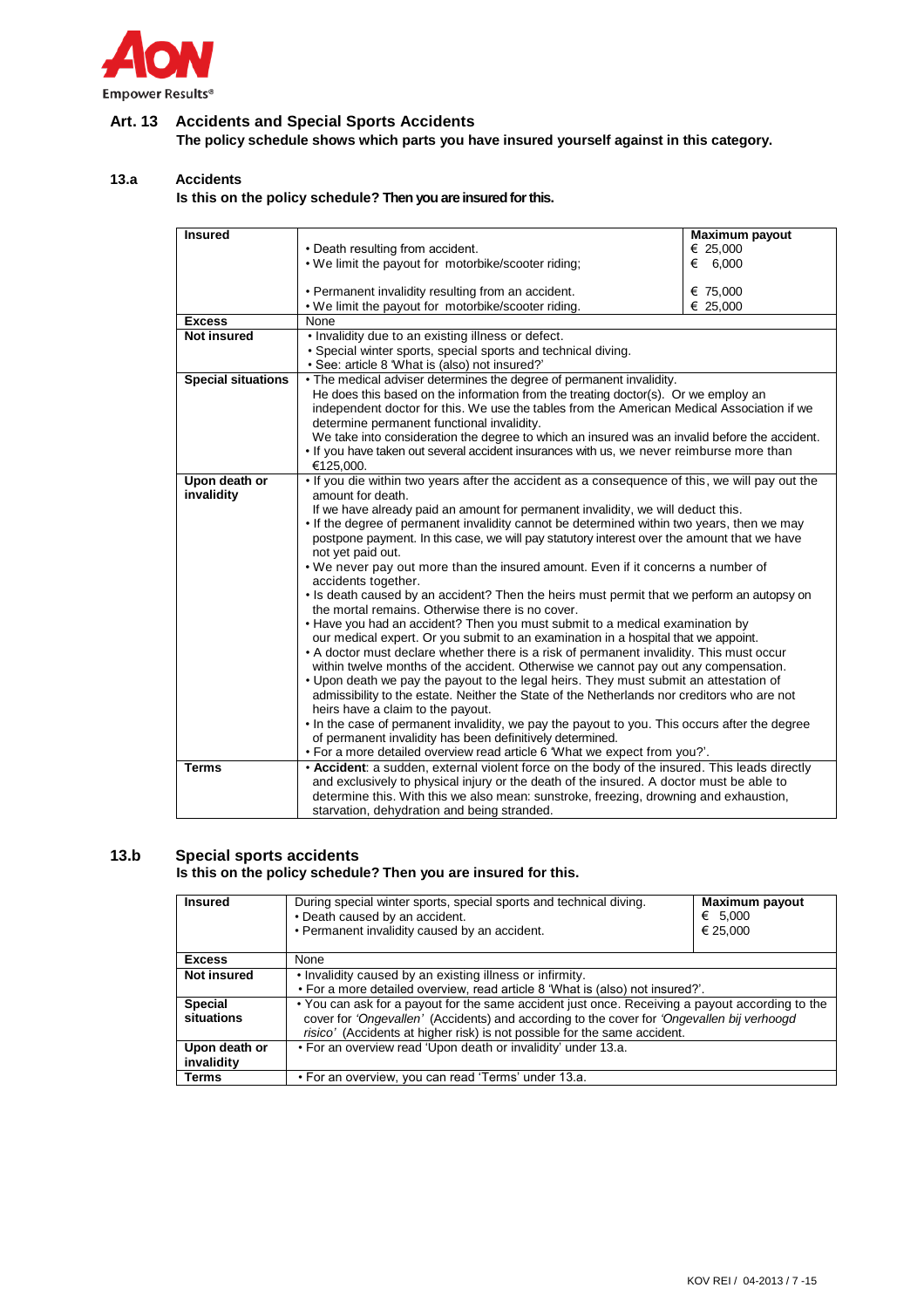

## **Art. 14 Luggage, Money and Comprehensive Sports Equipment**

## **The policy schedule shows which parts you have insured yourself against.**

Money and Comprehensive Sports Equipment cover can only be taken out in addition to the Luggage cover. Note the special condition: 'Take good care of your things' (art.9).

#### **14.a Luggage**

**You are insured for this.**

| <b>Options chosen</b>          | The options you have chosen are indicated on<br>the policy schedule.                                                                                                                                                                                                                                                                                                                                                                                                                                                                                                                                                                                                                                                                                                                                                                                                                                                                                                                                                                                                                                                                                                      | <b>Budget</b>                                             | <b>Comfort</b>                                              | Premium                                                                   |
|--------------------------------|---------------------------------------------------------------------------------------------------------------------------------------------------------------------------------------------------------------------------------------------------------------------------------------------------------------------------------------------------------------------------------------------------------------------------------------------------------------------------------------------------------------------------------------------------------------------------------------------------------------------------------------------------------------------------------------------------------------------------------------------------------------------------------------------------------------------------------------------------------------------------------------------------------------------------------------------------------------------------------------------------------------------------------------------------------------------------------------------------------------------------------------------------------------------------|-----------------------------------------------------------|-------------------------------------------------------------|---------------------------------------------------------------------------|
| <b>Insured</b>                 | 1. Theft, lost or damaged<br>- Digital/electrical equipment including<br>accessories                                                                                                                                                                                                                                                                                                                                                                                                                                                                                                                                                                                                                                                                                                                                                                                                                                                                                                                                                                                                                                                                                      | Maximum up to:<br>€ 1,000                                 | Maximum up to:<br>€ 3,500                                   | Maximum up to:<br>€ 5,000                                                 |
|                                | - maximum<br>- per object<br>- Other luggage, maximum per object<br>- Things bought during the trip<br>- Gifts for others<br>2. Damage to accommodation (maximum)<br>3. Lost/delayed arrival of luggage<br>- Replacement clothing and/or toiletries                                                                                                                                                                                                                                                                                                                                                                                                                                                                                                                                                                                                                                                                                                                                                                                                                                                                                                                       | € 500<br>n/a<br>€ 350<br>€ 200<br>€ 200<br>€ 350<br>€ 250 | € 1,750<br>n/a<br>€ 500<br>€ 350<br>€ 350<br>€ 500<br>€ 350 | € 3,500<br>€ 1,750<br>€ 1,000<br>€<br>500<br>€<br>500<br>€ 1,000<br>€ 500 |
| <b>Excess</b>                  | · Per person, per trip<br>• For replacement clothing and/or toiletries<br>• For travel documents                                                                                                                                                                                                                                                                                                                                                                                                                                                                                                                                                                                                                                                                                                                                                                                                                                                                                                                                                                                                                                                                          | € 50<br>None<br>None                                      | € 50<br>None<br>None                                        | None<br>None<br>None                                                      |
| <b>Not insured</b>             | . Photos, documents and securities. This includes objects with an artistic or collectors' value.<br>. Work-related items, i.e. items that you use for your profession or company.<br>. Items that are borrowed, lent, rented or placed in the custody of persons other than<br>yourself or a co-insured.<br>. Damage caused by slow-operating influences. For example: wear and tear and insects.<br>• Damage due to a defect of or in the things themselves.<br>· Disfigurements, such as scratches, dents and spots.<br>• Means of transport and parts thereof, such as motor vehicles, trailers, caravans including<br>awnings, aircraft and boats. A bicycle is insured, and we consider this to be other luggage.<br>• Theft, loss or damage to money.<br>• Breaking of breakable objects. This is insured if it is caused during an accident with a<br>vehicle, or by a break-in, theft, robbery or fire.<br>. For a more detailed overview, read article 8 'What is (also) not insured?'.                                                                                                                                                                          |                                                           |                                                             |                                                                           |
| Special<br>situations          | . Digital equipment and travel documents must be carried with you as hand luggage during<br>transport.<br>• We see objects that together form a kit as one object. For example, cameras, lenses,<br>filters, tripods and carry bags.<br>. Own or rented (winter) sports equipment or special equipment is only insured if<br>'Wintersport en bijzondere sporten' (Winter sports and special sports) is also insured.                                                                                                                                                                                                                                                                                                                                                                                                                                                                                                                                                                                                                                                                                                                                                      |                                                           |                                                             |                                                                           |
| In the event of<br>loss/damage | • Has something been lost, stolen or is missing?<br>Then you must immediately report this to the police in the place where it happened.<br>If you are staying in a hotel, also report this to the hotel management. In the event of<br>damage or theft during transport, you must report this to the transport company.<br>. We reimburse the costs of repair (repair costs). But we may also compensate the damage<br>(partly) in kind.<br>. You will receive damages if the damage cannot be repaired, in the event of loss, missing<br>items or theft. We base the compensation on the new value. For things that are older than<br>a year, we deduct an amount for depreciation. If the repair costs are above this amount,<br>we reimburse the amount that the item is still worth.<br>We never pay more than the insured object originally cost.<br>. For a more detailed overview, read article 6 'What we expect from you?'.                                                                                                                                                                                                                                      |                                                           |                                                             |                                                                           |
| Terms                          | . Luggage: these are the things that you take with you on a trip as the insured for personal use.<br>• Travel documents: driving licence and vehicle registration certificate, registration<br>plates, transport permits that are especially bought for use during the trip, identification<br>papers, tourist cards, passports, laissez-passers, ski passes and visas. The costs of<br>repurchasing are reimbursed, with the exception of travel, accommodation and<br>telecommunication costs.<br>· Digital/electrical equipment:<br>a. photo, film, video/DVD equipment. Including any associated visual, audio and<br>information carriers;<br>b. audio and visual equipment. This includes music carriers, including iPods and<br>MP3-players, and navigation equipment that is not built into the car;<br>c. computers. Also including: organisers including peripherals, software and any associated<br>visual, audio and information carriers;<br>d. telecommunication equipment. For example: mobile telephones, Smartphones, iPhones<br>(including accessories). This also applies if it is equipped with a photo or video camera;<br>e. radio and televisions. |                                                           |                                                             |                                                                           |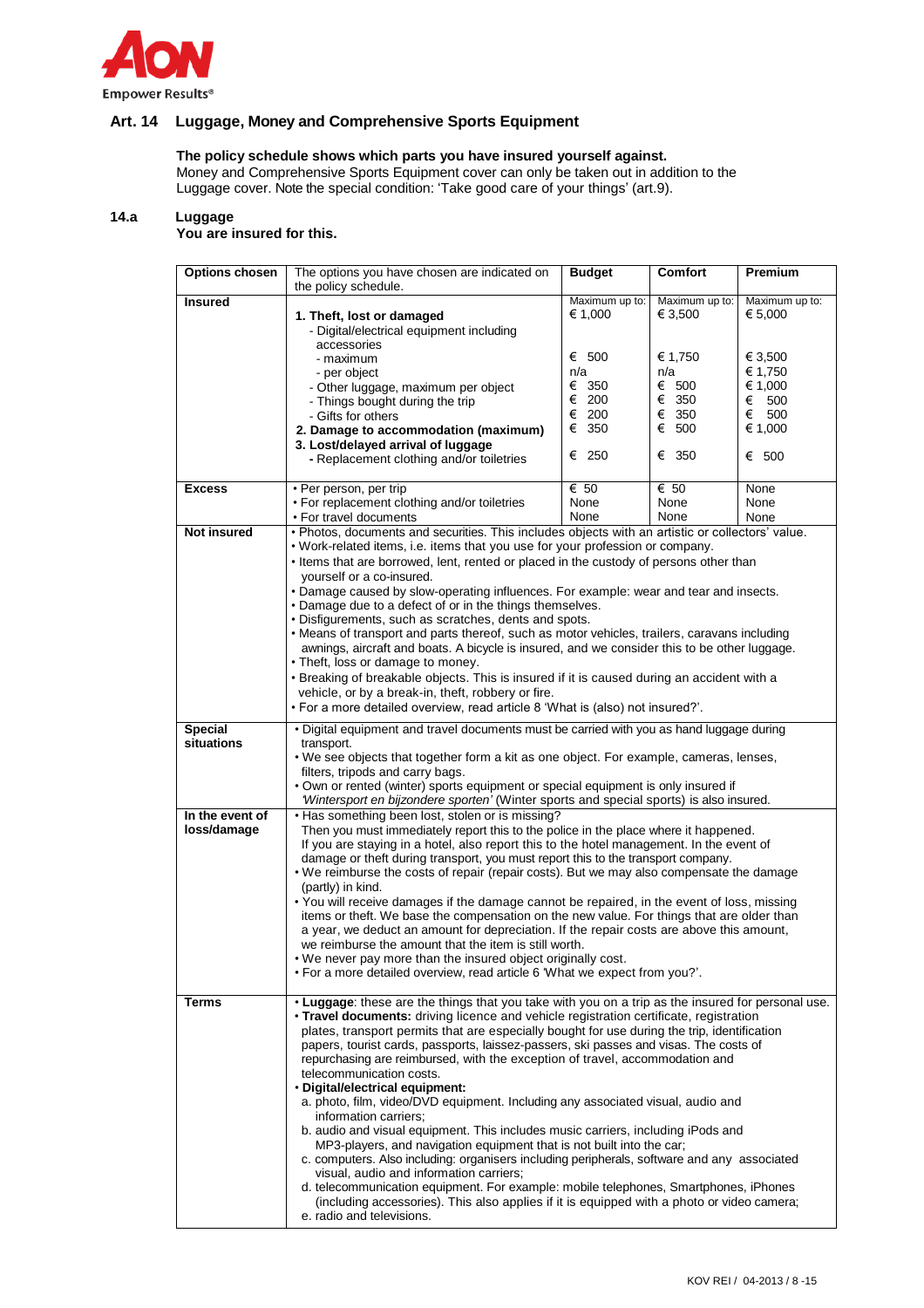

| • Valuables: these are valuable items. For example, jewellery, watches, furs, precious        |  |
|-----------------------------------------------------------------------------------------------|--|
| stones, pearls, binoculars and objects of gold, silver or platinum.                           |  |
| • Replacement value: this is the amount that you need to replace the object. Here it concerns |  |
| an object of the same type and quality.                                                       |  |

#### **14.b Money**

## **Is this on the policy schedule? Then you are insured for this.**

| <b>Insured</b>     | You are insured for:                                                                                  |
|--------------------|-------------------------------------------------------------------------------------------------------|
|                    | € 750 per policy, per trip and € 1,500 per policy, per year.                                          |
| <b>Excess</b>      | € 50 per policy per trip                                                                              |
| <b>Not insured</b> | • Theft of money from a car or another means of transport.                                            |
|                    | • Did you not make an official report? And you cannot show in another way that something              |
|                    | belonged to you? Then theft, loss or damage of money is not insured.                                  |
|                    | . For a more detailed overview, read article 8 'What is (also) not insured?'.                         |
| <b>Special</b>     | • If money is included under the policy, this is stated on the policy schedule and it is additionally |
| situations         | covered by the Luggage insurance.                                                                     |
| In the event of    | · See 14.a, under luggage.                                                                            |
| loss/damage        |                                                                                                       |
| Terms              | . Money: with this we mean cash.                                                                      |

## **14.c Comprehensive sports equipment**

Is this on the policy schedule? Then you are insured for this.

| <b>Insured</b><br><b>Excess</b> | $\epsilon$ 2,500 worth of equipment for personal recreational use taken with you on the trip, purchased and<br>sent out in advance and evidenced by a receipt.<br>• The excess is indicated at 14.a, under luggage.                                                                                                                                                                                                                                         |
|---------------------------------|-------------------------------------------------------------------------------------------------------------------------------------------------------------------------------------------------------------------------------------------------------------------------------------------------------------------------------------------------------------------------------------------------------------------------------------------------------------|
| <b>Not insured</b>              | . For an overview you can read article 8 'What is (also) not insured?'.                                                                                                                                                                                                                                                                                                                                                                                     |
| <b>Special</b><br>situations    | • If sports equipment is included under the policy, this is stated on the policy schedule and it is<br>additionally covered by the Luggage insurance.<br>. We make no distinction between digital/electrical equipment associated with the<br>sports equipment and the sports equipment itself.<br>. Winter sports equipment is only insured if 'Wintersport en bijzondere sporten'<br>(Winter sports and special sports) is included under the policy.     |
| In the event of<br>loss/damage  | · See 14.a, under luggage.                                                                                                                                                                                                                                                                                                                                                                                                                                  |
| <b>Terms</b>                    | • Sports equipment: these are things for the recreational performance of winter sports and<br>special sports, underwater sports, hiking, bicycle sport, golfing, skating, rollerblading and<br>inline skating, canoe and (wind-/kite) surfing, hand-bow and crossbow sport, racket and ball<br>sports, equestrian sport and other sports. Except for the sports equipment of the sports for<br>which it was previously mentioned that they are not insured. |

#### **Art. 15 Medical costs**

## **You are insured for this.**

We reimburse the costs of doctors, specialists and hospitals according to the overview below. These costs must have been incurred as a result of an illness, accident or disorder. It must concern regular medicine that is recognised by the competent authorities.

|                | General                                                                                                                                                                                                                                                                                                                                                                                                                                                                | <b>Budget</b>                                                                                                     | <b>Comfort</b>                                                                                                    | Premium                                                                                                           |
|----------------|------------------------------------------------------------------------------------------------------------------------------------------------------------------------------------------------------------------------------------------------------------------------------------------------------------------------------------------------------------------------------------------------------------------------------------------------------------------------|-------------------------------------------------------------------------------------------------------------------|-------------------------------------------------------------------------------------------------------------------|-------------------------------------------------------------------------------------------------------------------|
| <b>Insured</b> | <b>Medical costs of doctors, specialists and</b><br>hospitals, recognised by competent bodies.<br>• Abroad:<br>- Doctors and hospital costs<br>- Crutches and wheelchair<br>- Prosthetics due to an accident<br>- Dentistry costs due to an accident<br>- Dentistry costs for emergency treatment<br>• In the Netherlands:<br>- Doctors and hospital costs<br>- Crutches and wheelchair<br>- Aftercare costs after an accident<br>- Dentistry costs due to an accident | Necessary<br>costs<br>€<br>150<br>€<br>250<br>€<br>250<br>€<br>250<br>€<br>500<br>€<br>100<br>€ 1,000<br>€<br>250 | Necessary<br>costs<br>€<br>250<br>€<br>500<br>€<br>500<br>€<br>500<br>€<br>500<br>€<br>150<br>€ 1,000<br>€<br>500 | Necessary<br>costs<br>€<br>350<br>€<br>750<br>€<br>750<br>€<br>750<br>€<br>500<br>€<br>200<br>€ 2.000<br>€<br>750 |
|                | - Dentistry costs for emergency treatment                                                                                                                                                                                                                                                                                                                                                                                                                              | €<br>250                                                                                                          | €<br>250                                                                                                          | €<br>250                                                                                                          |
|                | . Medically necessary transport to<br>closest hospital:<br>- per taxi, ambulance or air ambulance.<br>· Illness or accident - pets abroad                                                                                                                                                                                                                                                                                                                              | Necessary<br>costs<br>$\epsilon$ 250                                                                              | Necessary<br>costs<br>€ 250                                                                                       | Necessary<br>costs<br>€ 250                                                                                       |
| <b>Excess</b>  | - Medical costs per policy, per year                                                                                                                                                                                                                                                                                                                                                                                                                                   | None                                                                                                              | None                                                                                                              | None                                                                                                              |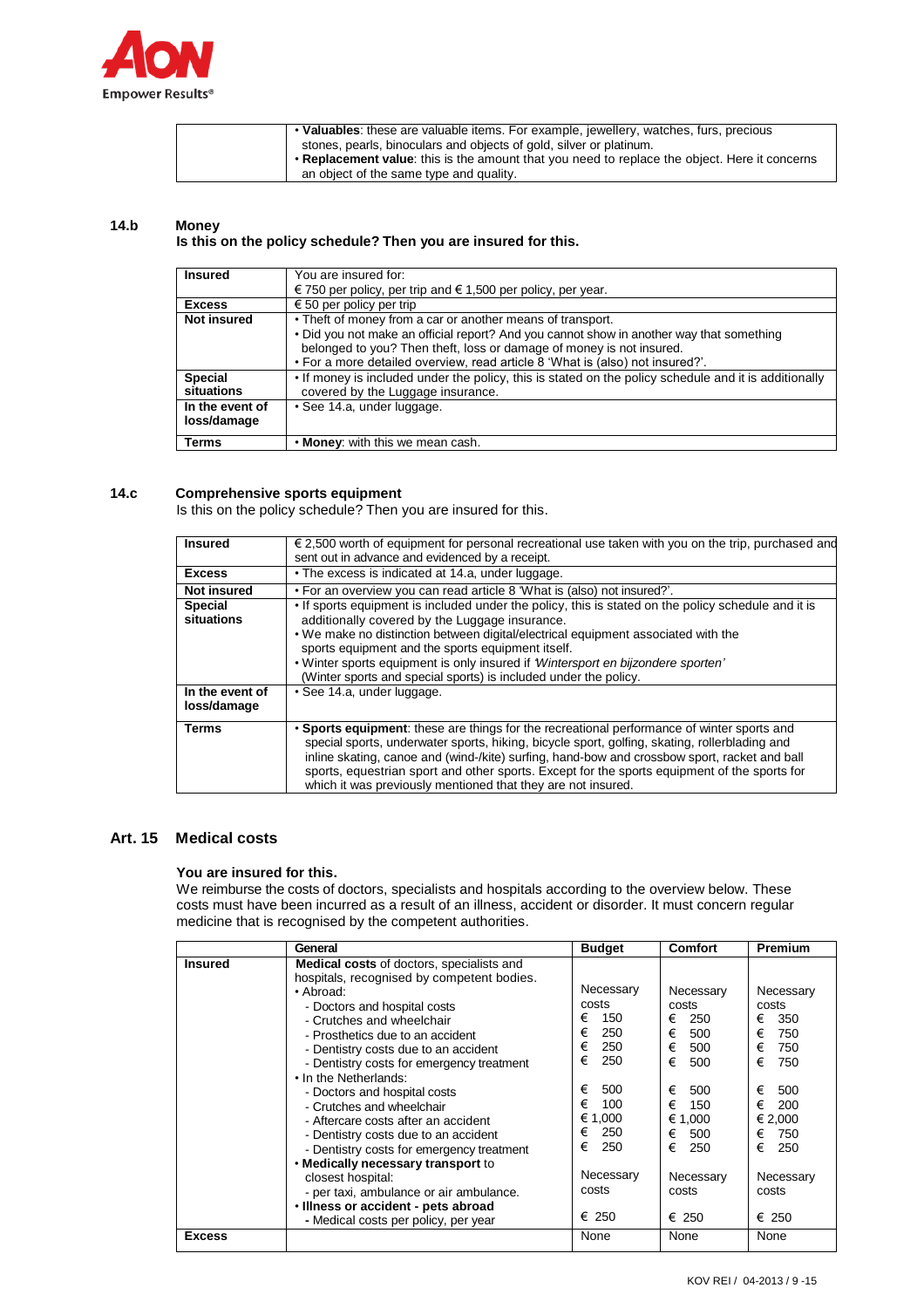

| <b>Not insured</b> | . If you are not insured in the Netherlands for medical costs.                                    |
|--------------------|---------------------------------------------------------------------------------------------------|
|                    | • Costs for a treatment that is not medically necessary.                                          |
|                    | • Costs of medicine use to change body weight.                                                    |
|                    | • Costs to continue an ongoing treatment.                                                         |
|                    | • Pregnancy, unless there are complications.                                                      |
|                    | . If the treatment could have been delayed until after the first possible return to the           |
|                    | Netherlands.                                                                                      |
|                    | • Unnecessarily expensive treatment.                                                              |
|                    | . For a more detailed overview, read article 8 'What is (also) not insured?'.                     |
| In the event of    | • For the following, explicit permission is needed from the Emergency Call Centre:                |
| loss/damage        | - transport connected with illness or an accident;                                                |
|                    | - hospitalization longer than 24 hours. Report this within seven days to the Emergency Call       |
|                    | Centre.                                                                                           |
| Terms              | • Medical necessity: this is the case if a doctor determines that a medical treatment cannot wait |
|                    | until after the first possible return to the Netherlands.                                         |
|                    | . Medical costs are exclusively monetary payments for doctors (fees) and costs of:                |
|                    | - hospitalization;                                                                                |
|                    | - operation and use of operation theatre;                                                         |
|                    | - prescribed X-rays and radiation treatments;                                                     |
|                    | - prescribed medicines, dressings and massage;                                                    |
|                    | - medically necessary transport, including any medically necessary evacuation and                 |
|                    | transport from a ski run.                                                                         |

## **Art. 16 Winter sports and special sports**

## **Is this on the policy schedule? Then you are insured for this.**

Damage resulting from Winter sports and/or special (winter) sports are only reimbursed for the cover that you have included under the policy (see policy schedule).

| <b>Insured</b>     | . Winter sports, including so-called Gästerennen and Wisbi competitions.                        |
|--------------------|-------------------------------------------------------------------------------------------------|
|                    | · Special winter sports, special sports and technical diving.                                   |
|                    | . What you paid for in advance and which you could not use owing to an accident or              |
|                    |                                                                                                 |
|                    | hospitalization or because you had to return to the Netherlands owing to an insured event.      |
|                    | E.g. passes;                                                                                    |
|                    | - rented sports items;                                                                          |
|                    | - lessons.                                                                                      |
|                    | • Were your own sports items stolen or irreparably damaged? Then we reimburse what              |
|                    | it costs to rent new ones.                                                                      |
|                    | • Own or rented (winter) sports equipment.                                                      |
| <b>Excess</b>      | . The applicable excess as stated under 'Bagagedekking' (Luggage cover) and/or                  |
|                    | 'Medische kosten' (Medical costs) cover.                                                        |
| <b>Not insured</b> | • Participation in competitions and preparations for them, such as training.                    |
|                    | • A payout upon death or invalidity caused by an accident during special winter sports, special |
|                    | sports or technical diving. Unless you have included 'Ongevallen bijzondere sporten' (Special   |
|                    | sports accidents) under the policy.                                                             |
|                    | . For a more detailed overview, read article 8 'What is (also) not insured?'.                   |
|                    |                                                                                                 |
|                    |                                                                                                 |
| <b>Special</b>     | • Recreational diving, cross-country skiing, skating and sledging trips are insured. You do not |
| situations         | need to take out any extra cover for 'Wintersport en bijzondere sporten' (Winter sports and     |
|                    | special sports) for this.                                                                       |
| In the event of    | • See article 14.a and 15, under luggage and medical costs.                                     |
| loss/damage        |                                                                                                 |
| <b>Terms</b>       | . For a detailed overview read art. 11. This includes a description of the terms we used here.  |

## **Art. 17 Legal assistance**

**Is this on the policy schedule? Then you are insured for this.**

| <b>Insured</b>     | . Insured is legal assistance from DAS for:<br>- claims for damages to your person or property (not being vehicles). From the other party<br>who is liable for this, owing to unlawful acts;<br>- a criminal case, but not if it is an offence committed with (reckless) intention or knowingly<br>and wilfully;<br>- disputes flowing from contracts that you concluded in direct connection with the trip.<br>Disputes regarding your car are insured if SOS car assistance is included under the oolicy.<br>• How and under what conditions DAS provides legal assistance is stated at<br>www.allianz-assistance.nl/reisverzekering/rechtsbijstand . E.g., if DAS expects the costs for<br>the legal assistance to exceed the damage suffered, it may stop the assistance and<br>reimburse the damage. |
|--------------------|-----------------------------------------------------------------------------------------------------------------------------------------------------------------------------------------------------------------------------------------------------------------------------------------------------------------------------------------------------------------------------------------------------------------------------------------------------------------------------------------------------------------------------------------------------------------------------------------------------------------------------------------------------------------------------------------------------------------------------------------------------------------------------------------------------------|
| <b>Excess</b>      | None                                                                                                                                                                                                                                                                                                                                                                                                                                                                                                                                                                                                                                                                                                                                                                                                      |
| <b>Not insured</b> | . Disputes regarding this insurance or a dispute with DAS. If you are later proved right in a final<br>and conclusive judgement? Then DAS will reimburse the reasonable costs of legal assistance<br>incurred. Up to a maximum of the insured amount.                                                                                                                                                                                                                                                                                                                                                                                                                                                                                                                                                     |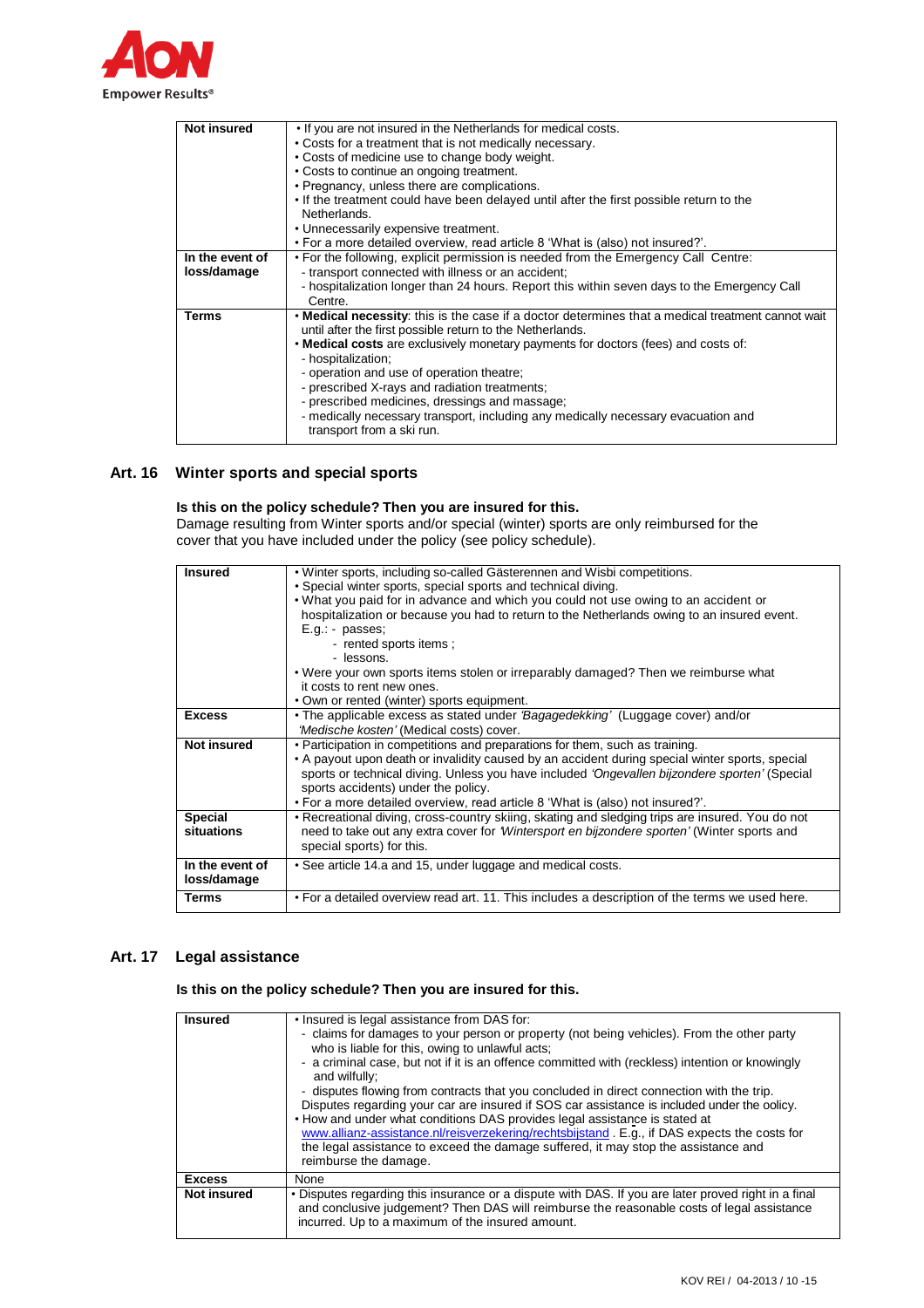

|                                | . Disputes due to taking on obligations from another party.                                                                                                                                                                                                                                                                                                                                                                                                                                                                                                                                                                                                                                                                                                                                                                                                                                                                                                                                                                                               |
|--------------------------------|-----------------------------------------------------------------------------------------------------------------------------------------------------------------------------------------------------------------------------------------------------------------------------------------------------------------------------------------------------------------------------------------------------------------------------------------------------------------------------------------------------------------------------------------------------------------------------------------------------------------------------------------------------------------------------------------------------------------------------------------------------------------------------------------------------------------------------------------------------------------------------------------------------------------------------------------------------------------------------------------------------------------------------------------------------------|
|                                | . Disputes relating to fiscal regulations, such as customs regulations.                                                                                                                                                                                                                                                                                                                                                                                                                                                                                                                                                                                                                                                                                                                                                                                                                                                                                                                                                                                   |
|                                | . If the dispute relates to unauthorised driving of a vehicle or vessel.                                                                                                                                                                                                                                                                                                                                                                                                                                                                                                                                                                                                                                                                                                                                                                                                                                                                                                                                                                                  |
|                                | . For a more detailed overview, read article 8 'What is (also) not insured?'.                                                                                                                                                                                                                                                                                                                                                                                                                                                                                                                                                                                                                                                                                                                                                                                                                                                                                                                                                                             |
| <b>Maximum</b>                 | . Unlimited reimbursement for the costs of the experts employed by DAS.                                                                                                                                                                                                                                                                                                                                                                                                                                                                                                                                                                                                                                                                                                                                                                                                                                                                                                                                                                                   |
| per case of                    | • To employ experts (including lawyers), costs of proceedings and costs of witnesses that you                                                                                                                                                                                                                                                                                                                                                                                                                                                                                                                                                                                                                                                                                                                                                                                                                                                                                                                                                             |
| damage                         | must pay the court, necessary travelling and accommodation costs for a foreign action and<br>the costs for implementing the decision of the court:<br>- within Europe: cost price;                                                                                                                                                                                                                                                                                                                                                                                                                                                                                                                                                                                                                                                                                                                                                                                                                                                                        |
|                                | - outside Europe (if you have taken out 'Werelddekking' (World cover)) up to $\epsilon$ 50,000. For<br>contractual disputes, a maximum of $\epsilon$ 5,000 applies.                                                                                                                                                                                                                                                                                                                                                                                                                                                                                                                                                                                                                                                                                                                                                                                                                                                                                       |
|                                | $\cdot \in 12,500$ for advancing bail which is needed for your release, for the return of your                                                                                                                                                                                                                                                                                                                                                                                                                                                                                                                                                                                                                                                                                                                                                                                                                                                                                                                                                            |
|                                | property, or to lift an attachment on your property. This amount must be repaid as soon as<br>possible and in any case within one year.                                                                                                                                                                                                                                                                                                                                                                                                                                                                                                                                                                                                                                                                                                                                                                                                                                                                                                                   |
| <b>Special</b>                 | . DAS provides the legal assistance itself, but it can decide to hand over the case to a lawyer.                                                                                                                                                                                                                                                                                                                                                                                                                                                                                                                                                                                                                                                                                                                                                                                                                                                                                                                                                          |
| situations                     | You can choose the lawyer to whom DAS must issue the order, if:                                                                                                                                                                                                                                                                                                                                                                                                                                                                                                                                                                                                                                                                                                                                                                                                                                                                                                                                                                                           |
|                                | - DAS instructs a lawyer to represent your interests in a legal or administrative                                                                                                                                                                                                                                                                                                                                                                                                                                                                                                                                                                                                                                                                                                                                                                                                                                                                                                                                                                         |
|                                | procedure;                                                                                                                                                                                                                                                                                                                                                                                                                                                                                                                                                                                                                                                                                                                                                                                                                                                                                                                                                                                                                                                |
|                                | - the opposite party is also insured for legal assistance and must be represented by DAS.                                                                                                                                                                                                                                                                                                                                                                                                                                                                                                                                                                                                                                                                                                                                                                                                                                                                                                                                                                 |
|                                | • A lawyer chosen by you must be based in the country in which the case is pursued.                                                                                                                                                                                                                                                                                                                                                                                                                                                                                                                                                                                                                                                                                                                                                                                                                                                                                                                                                                       |
|                                | $\cdot$ DAS legal assistance only handles disputes that relate to an interest of more than $\in$ 125.                                                                                                                                                                                                                                                                                                                                                                                                                                                                                                                                                                                                                                                                                                                                                                                                                                                                                                                                                     |
|                                | • DAS is not liable for damage that is caused by the work of external experts.                                                                                                                                                                                                                                                                                                                                                                                                                                                                                                                                                                                                                                                                                                                                                                                                                                                                                                                                                                            |
| In the event of<br>loss/damage | . You get legal assistance in kind. That means that you get help in the form of legal assistance<br>from the experts of DAS. Do you need legal assistance? Then contact DAS Nederlandse<br>Rechtsbijstand Verzekeringsmaatschappij N.V. as soon as possible on telephone number<br>+31 (0)20 651 75 17. Address: Karspeldreef 15, 1102 BB Amsterdam, The Netherlands.<br>. If you have a complaint regarding legal assistance, you can submit it to DAS (Postbus 23000,<br>1100 DM Amsterdam, The Netherlands).<br>. If you still disagree with DAS regarding the approach to or the feasibility of the case, DAS<br>will at its expense ask a lawyer for his opinion, who you may appoint yourself.<br>- This lawyer or an office colleague may not be used in the (further) handling of the case.<br>- The opinion of this lawyer is binding for DAS. DAS will then act according to the advice.<br>- If you are ruled against, you may nonetheless proceed yourself. If you win the case,<br>DAS will pay up to maximum the insured amount afterwards. |
|                                | • For a more detailed overview, read article 6 'What we expect from you?'.                                                                                                                                                                                                                                                                                                                                                                                                                                                                                                                                                                                                                                                                                                                                                                                                                                                                                                                                                                                |
| <b>Terms</b>                   | Legal assistance: representing your legal interests when you have a dispute with one or more<br>other parties.                                                                                                                                                                                                                                                                                                                                                                                                                                                                                                                                                                                                                                                                                                                                                                                                                                                                                                                                            |

# **Art. 18 SOS car help**

**Is this on the policy schedule? Then you are insured for this.**

| • Car help relating to the car breaking down applies:<br>- for the own or rented car with which you travel from the Netherlands abroad;<br>- if the car breaks down and it cannot be repaired within two days. This applies from<br>seven days before the trip.<br>• Car help comprises a payment of the costs for:<br>- transport by train to the destination and to the residence in the Netherlands;<br>- necessary accommodation up to $\epsilon$ 75 per person, per day for maximum 5 days, in the<br>place where the car is repaired;<br>€ 100 per event;<br>- necessary telecommunication for obtaining car help up to $\epsilon$ 125 per event.<br>replace him.<br>The payment comprises:<br>- travel costs for the train home in the Netherlands;<br>10 days.<br>• Legal assistance for your car. This involves legal assistance from DAS, if outside the<br>Netherlands:<br>- your car is damaged; | <b>Insured</b> | Note: this is cover that mainly offers help and reimburses costs to the insured who are<br>transported in the car. The costs for transporting the car itself is not insured, as this is<br>often already reimbursed by breakdown assistance insurance.                                                                                                                                                   |
|--------------------------------------------------------------------------------------------------------------------------------------------------------------------------------------------------------------------------------------------------------------------------------------------------------------------------------------------------------------------------------------------------------------------------------------------------------------------------------------------------------------------------------------------------------------------------------------------------------------------------------------------------------------------------------------------------------------------------------------------------------------------------------------------------------------------------------------------------------------------------------------------------------------|----------------|----------------------------------------------------------------------------------------------------------------------------------------------------------------------------------------------------------------------------------------------------------------------------------------------------------------------------------------------------------------------------------------------------------|
| - you get into a dispute regarding an incorrectly performed repair or poor maintenance.<br>How and under which conditions DAS provides this legal assistance can be found on<br>www.allianz-assistance.nl/reisverzekering/rechtsbijstand                                                                                                                                                                                                                                                                                                                                                                                                                                                                                                                                                                                                                                                                     |                | - hire of a similar car for maximum 30 days, up to maximum $\epsilon$ 3,000 per policy, per trip;<br>- transport from and to the accommodation and/or the place where the car is repaired, up to<br>• Car help for the non-performance of the driver. The cover only applies if a companion cannot<br>- necessary extra costs for accommodation, up to $\epsilon$ 75 per person, per day and for maximum |
|                                                                                                                                                                                                                                                                                                                                                                                                                                                                                                                                                                                                                                                                                                                                                                                                                                                                                                              |                |                                                                                                                                                                                                                                                                                                                                                                                                          |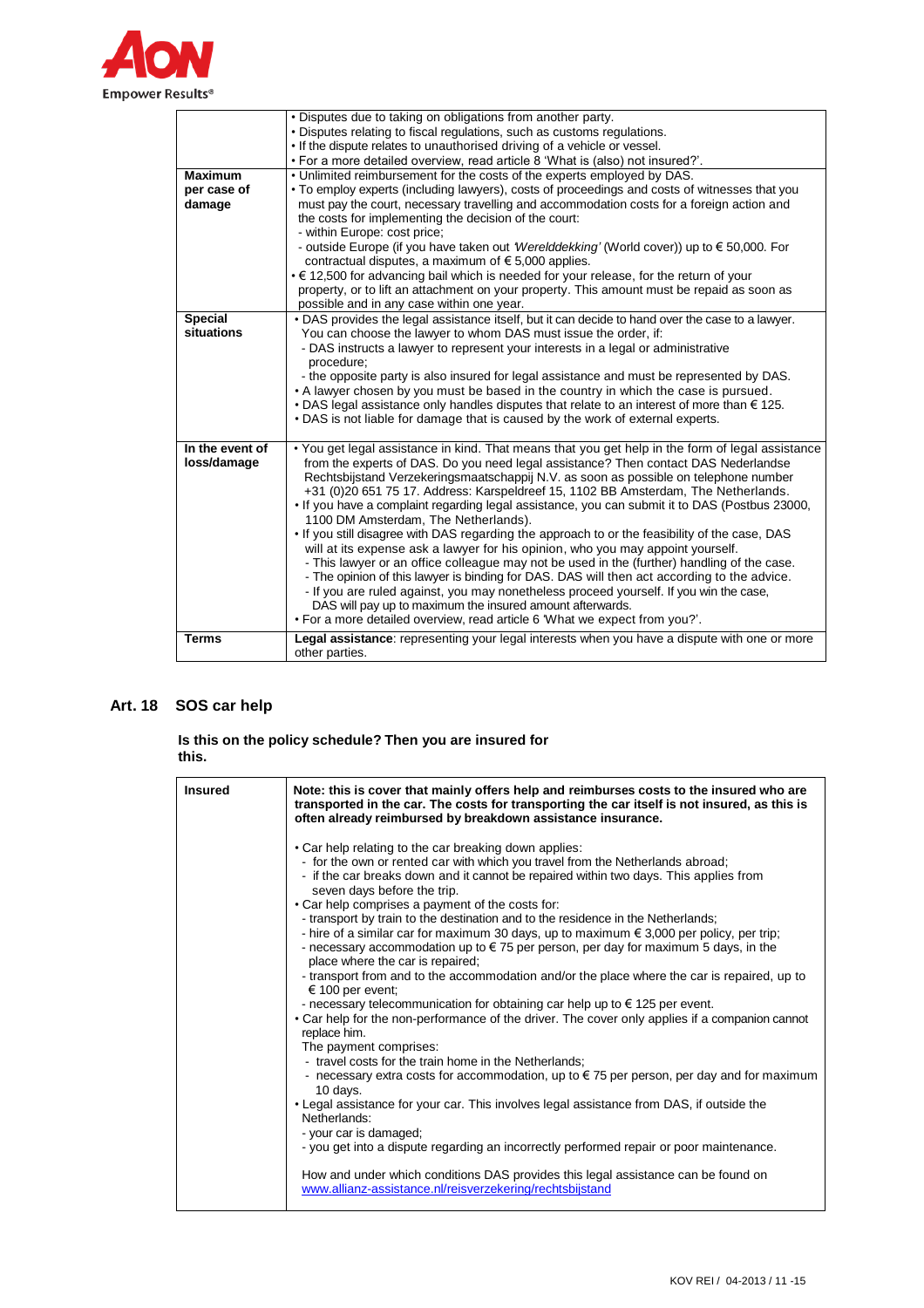

| <b>Excess</b>      | None                                                                                        |
|--------------------|---------------------------------------------------------------------------------------------|
| <b>Not insured</b> | . Help and costs without permission from the Emergency Call Centre.                         |
|                    | • Costs of transporting the car.                                                            |
|                    | • Badly maintained cars.                                                                    |
|                    | • Cars that have not passed their MOT and/or cars that are overloaded.                      |
|                    | • During trips that you did not book in advance. This is the case unless it concerns a trip |
|                    | lasting several days, for which you have a receipt of accommodation from a hotel,           |
|                    | bungalow park or campsite. There is also no cover if it concerns a stay at a permanent      |
|                    | location. Such as in a campsite or bungalow park.                                           |
|                    | . For a more detailed overview, read article 8 'What is (also) not insured?'.               |
| <b>Special</b>     | • A hitched-up trailer is included under the policy.                                        |
| In the event of    | • For car help, you must contact the Emergency Call Centre.                                 |
| loss/damage        | . For a more detailed overview read article 6 'What we expect from you?'.                   |
| <b>Terms</b>       | • Car: the vehicle registered in the Netherlands. With this we mean: a private car,         |
|                    | autobus, motorbike or moped with which the trip is made. A trailer is included              |
|                    | under the policy.                                                                           |

# **Art. 19** *Annulering* **(Cancellation) and** *Samengestelde Reis* **(Tailor-made Trip) cover**

**Which parts of this you have taken out is indicated on the policy schedule.** *Samengestelde Reis* (Tailor-made Trip) cover can only be taken out as a supplement to the *Annulering* (Cancellation) cover.

## **19.a** *Annulering* **(Cancellation) cover Is this on the policy schedule? Then you are insured for this.**

| Compensation   | . If the trip booked is cancelled within the term of validity of the insurance, we reimburse:              |
|----------------|------------------------------------------------------------------------------------------------------------|
|                | - the cancellation costs:                                                                                  |
|                | - the costs of transferring the trip, where total cancellation is not needed;                              |
|                | - the extra costs due to an increase in the original cost of the trip on partial cancellation.             |
|                | • Is the public transport delayed which you use to make a trip lasting more than three days?               |
|                | Then you receive reimbursement of:                                                                         |
|                | - a day by a delay of 8 to 20 hours;                                                                       |
|                | - two days by a delay of 20 to 32 hours;                                                                   |
|                | - three days by a delay of 32 hours or more.                                                               |
|                | • Upon breaking off the trip:                                                                              |
|                | - We reimburse the number of holiday days not used.                                                        |
|                | • Upon hospitalization:                                                                                    |
|                |                                                                                                            |
|                | - We reimburse an amount that is proportional to the number of holiday days not used. This                 |
|                | applies from eight hours hospitalization in a hospital.                                                    |
|                |                                                                                                            |
|                | • Did you choose 'Dubbel-Zeker Annuleringsdekking' (Doubly-Sure Cancellation Cover)?<br>Then we reimburse: |
|                | - the cost of the trip up to the insured amount, if you break off the trip;                                |
|                | - the cost of the trip up to the insured amount on hospitalization from 72 hours;                          |
|                | - the holiday days not used of your travel companions, if you must break off the holiday and               |
|                | you drive back with your private car;                                                                      |
|                |                                                                                                            |
|                | - the holiday days not used of your accompanying family members and travel companions                      |
|                | (maximum three families or six persons). This is if you die during the trip.                               |
| <b>Insured</b> | . You receive a reimbursement if you cancel or break off the trip in the following cases:                  |
|                | - Death, serious illness or accident of yourself or a co-insured.                                          |
|                | - Death, serious illness or accident of a family member in the first or second degree.                     |
|                | - Serious illness or an accident of a family member in the first degree. In this case, only you            |
|                | are able to look after the family member.                                                                  |
|                | - If a non-accompanying family member must suddenly undergo a medically necessary                          |
|                | operation. If the family member was already on a waiting list for this operation, then the                 |
|                | cover does not apply.                                                                                      |
|                | - An operation on the insured in connection with transplantation of a donor organ.                         |
|                | - Death, serious illness or accident of people with whom you would stay abroad.                            |
|                | - Your property or that of your employer is damaged such that your presence is                             |
|                | necessary.                                                                                                 |
|                | For example, damage to: immovable property, inventory and equipment, contents or                           |
|                | merchandise.                                                                                               |
|                | - The accommodation booked is no longer inhabitable owing to damage.                                       |
|                |                                                                                                            |
|                | . In the following situations, you are insured for cancellation, but not for breaking off a trip:          |
|                | - If you cannot have inoculations or take medicines with you that are mandatory for the trip. This         |
|                | must then be for medical reasons.                                                                          |
|                | - Death, serious illness or accident of your dog, cat or horse. This must occur within seven               |
|                | days before the start of the trip.                                                                         |
|                | - Medically determined necessity in connection with your pregnancy.                                        |
|                | - Involuntary unemployment after employment for an indefinite period of time.                              |
|                |                                                                                                            |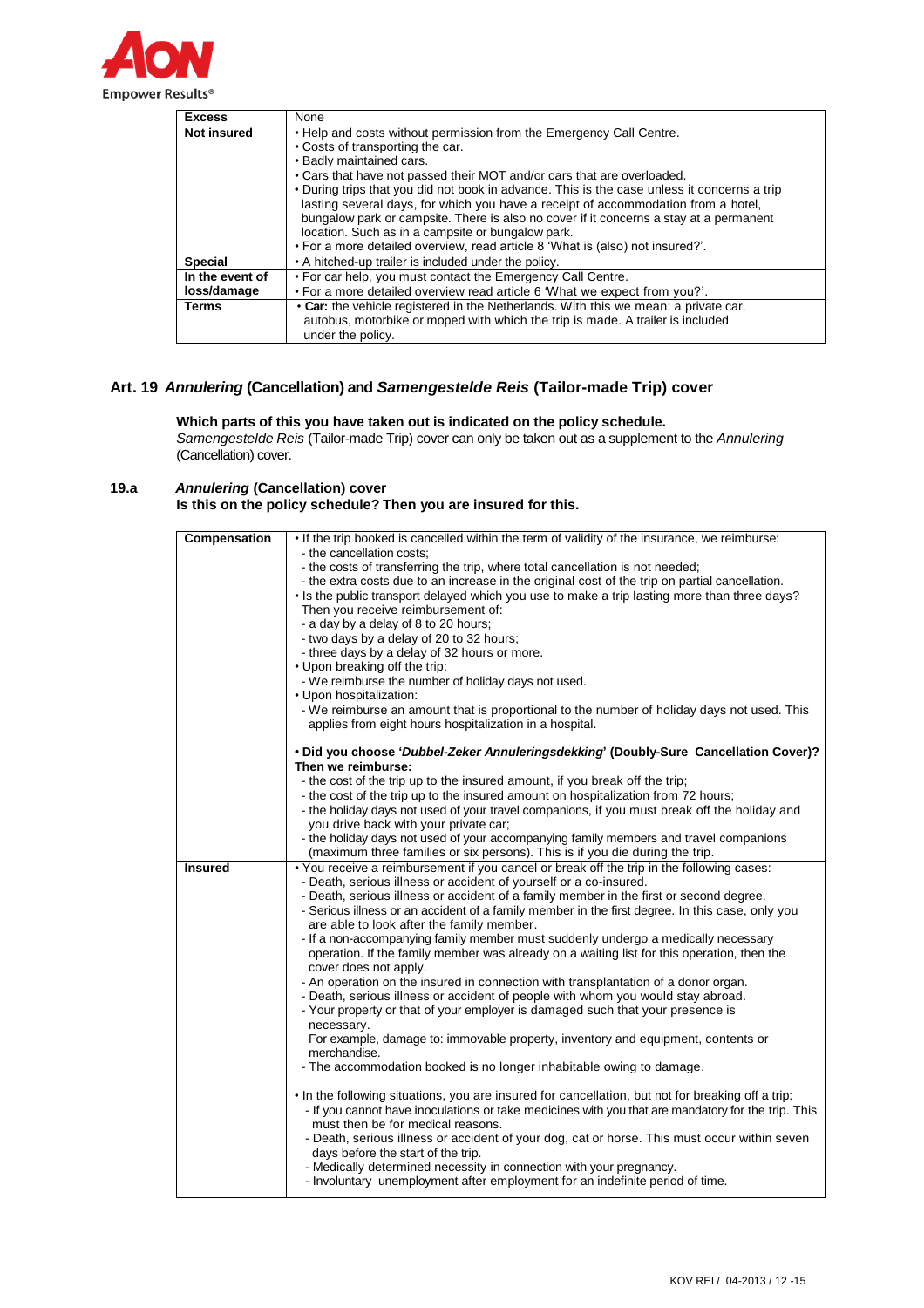

|                             | - The private transport for the trip to be made cannot be repaired before the start of the trip.                                |
|-----------------------------|---------------------------------------------------------------------------------------------------------------------------------|
|                             | - You return to employment of minimum twenty hours a week. This is after becoming                                               |
|                             | unemployed and receiving benefit.                                                                                               |
|                             | - You are a school leaver and take up employment for minimum twenty hours a week.                                               |
|                             | - A re-sit for a course lasting several years is mandatory and it cannot be postponed.                                          |
|                             | - You get a rented dwelling thirty days before the trip or during the trip.                                                     |
|                             | - If within four weeks after cancellation divorce proceedings or dissolution of the notarial                                    |
|                             | cohabitation contract is instituted.                                                                                            |
|                             | - You unexpectedly do not get the visa that you need for the trip. This is not insured if you<br>applied for the visa too late. |
|                             | - Theft of, loss of or missing travel documents that are needed for the trip.                                                   |
|                             |                                                                                                                                 |
|                             | • You are insured for a delayed departure, if:                                                                                  |
|                             | - the public transport with which you make the trip leaves too late. Consequently, you get to                                   |
|                             | your destination much later than stated on the document relating to the trip.                                                   |
|                             |                                                                                                                                 |
|                             | • Representative or extra person. Who your representative or extra person is is stated on                                       |
|                             | your policy schedule. If he/she cannot represent you due to the death, serious illness or                                       |
|                             | accident himself/herself or his/her family member in the 1 <sup>st</sup> or 2 <sup>nd</sup> degree, then this is                |
| <b>Excess</b>               | insured.<br>None                                                                                                                |
|                             |                                                                                                                                 |
| Maximum per<br>damage event | • The insured amount is stated on the policy schedule. There are two possible maximum<br>payments:                              |
|                             | - $\epsilon$ 1,500 per person, per trip. And $\epsilon$ 7,500 per policy, per year for all insured together;                    |
|                             | $-\epsilon$ 3,000 per person, per trip. And $\epsilon$ 15,000 per policy, per year for all the insured                          |
|                             | together.                                                                                                                       |
| <b>Not insured</b>          | . If you could already have expected that you would have to cancel, break off or interrupt the trip                             |
|                             | when you booked.                                                                                                                |
|                             | . If the costs are covered by another provision or insurance.                                                                   |
|                             | . If you cannot evidence the trip with a booking and/or reservation.                                                            |
|                             | . If you have only booked transport without accommodation, then there is no compensation                                        |
|                             | for delayed departure.                                                                                                          |
|                             | . If the delay occurs during a tour, then there is no compensation for delayed departure.                                       |
|                             | . For a more detailed overview, read article 8 'What is (also) not insured?'.                                                   |
| <b>Special</b>              | . You are also insured for cancellation, if a travelling companion must cancel the trip and the:                                |
| situations                  | - travelling companion is named on your booking or reservation form;                                                            |
|                             | - travelling companion has taken out his own cancellation insurance for the same trip;                                          |
|                             | - the cause of the cancellation is insured.                                                                                     |
|                             | This cover is limited per trip to three families or six travelling companions travelling with                                   |
|                             | you. If you break off the trip, then this cover is limited to one travelling companion.                                         |
| In the event of             | . Report the cancellation immediately, but no later than within 3 days, to the office where the                                 |
| loss/damage                 | trip was booked.<br>. We determine for you what we reimburse for breaking off the trip or                                       |
|                             | hospitalization. All insured travelling with you receive the same reimbursement.                                                |
|                             | • From the reimbursement we deduct everything that you have already received from others.                                       |
|                             | . For a more detailed overview read article 6 'What we expect from you?'.                                                       |
| <b>Terms</b>                | . Serious illness: an illness diagnosed by a doctor exerting a substantial strain on the body                                   |
|                             | and mind. And medical treatment is immediately necessary.                                                                       |
|                             | • Proportional reimbursement: we base the reimbursement on the number of holiday days                                           |
|                             | that you have not had.                                                                                                          |
|                             | • Travelling companion: a person who travels out and back with you.                                                             |
|                             | • Public transport: passenger transport that is publically accessible, i.e. anyone who wants to                                 |
|                             | can use the transport service.                                                                                                  |

### **19.b** *Samengestelde Reis* **(Tailor-made Trip) Is this on the policy schedule? Then you are insured for this.**

A tailor-made trip comprises components booked separately from each other, such as a flight, hotel and car hire. You can book these trips yourself or you can go to a travel agent for this. The cover entitles you to compensation if a part of the tailor-made trip fails to materialise. It offers reimbursement of the costs incurred to continue the trip in a modified form or cancel it. The cover does not apply to trips that are booked by or at a travel organiser. What is and what is not insured is shown below.

| Compensation | • For cancelling the tailor-made trip, we reimburse:                                                 |
|--------------|------------------------------------------------------------------------------------------------------|
|              |                                                                                                      |
|              | - the cancellation costs of the elements of the trip not used;                                       |
|              |                                                                                                      |
|              |                                                                                                      |
|              | . If you do not cancel, but do incur extra costs to be able to take the trip in a modified form,     |
|              |                                                                                                      |
|              | we reimburse:                                                                                        |
|              |                                                                                                      |
|              | - the necessary extra accommodation costs (meals and lodgings) for maximum 5 days up to              |
|              |                                                                                                      |
|              | €75 per person per day;                                                                              |
|              |                                                                                                      |
|              | - the necessary extra travel costs up to $\epsilon$ 500 per person;                                  |
|              | - the cancellation costs of missed transport and other elements of the trip up to $\epsilon$ 500 per |
|              |                                                                                                      |
|              | person.                                                                                              |
|              |                                                                                                      |
|              |                                                                                                      |
|              |                                                                                                      |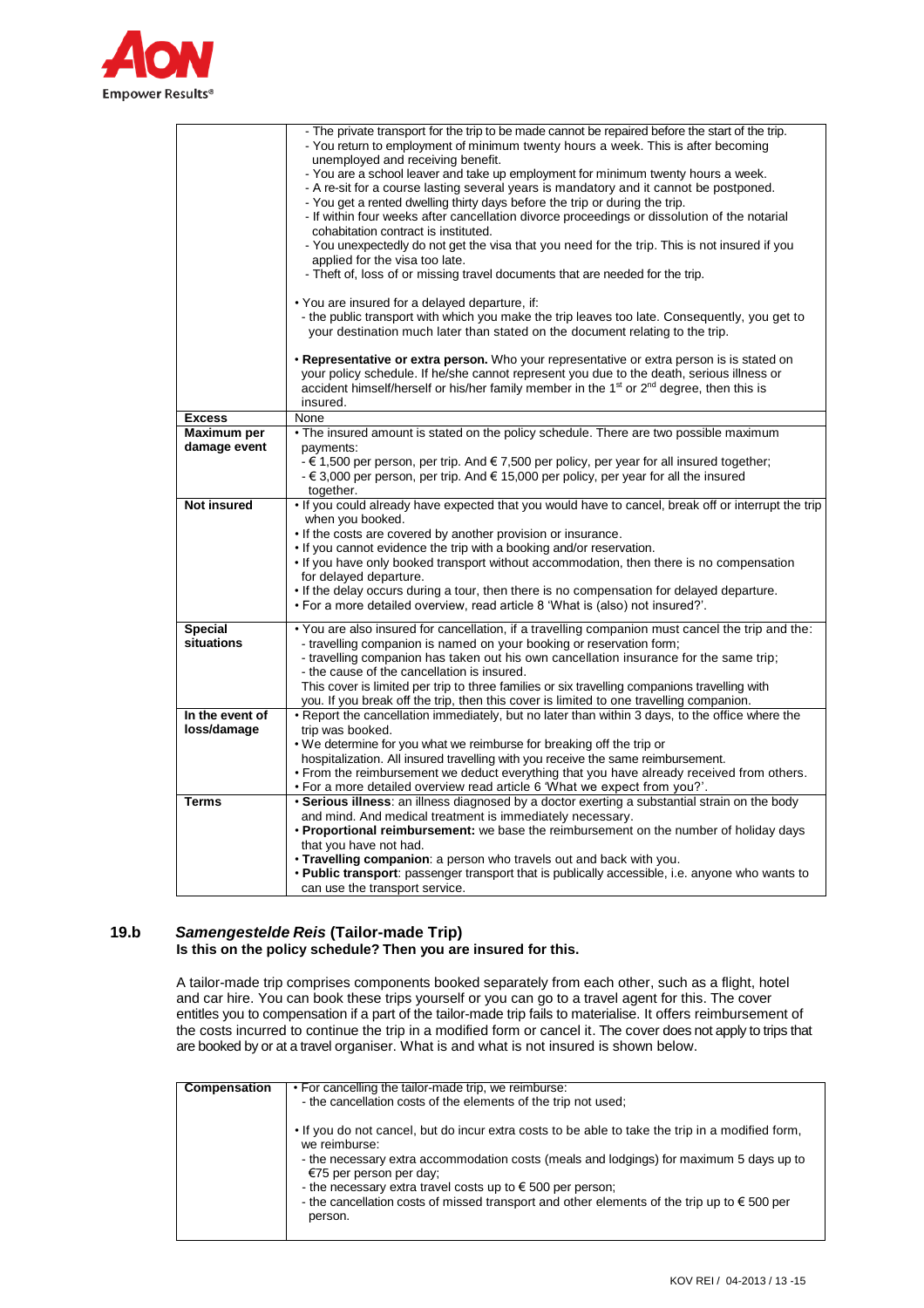

| . Elements of a trip booked separately from each other (the tailor-made trip).                                   |
|------------------------------------------------------------------------------------------------------------------|
| You are compensated if the cause of the cancellation or modification of the trip is the result                   |
| of:                                                                                                              |
| - natural disaster (earthquake, landslide, fire, cyclone, storm, hurricane, being snowed in,                     |
| mist, tsunami or volcanic eruption);                                                                             |
| - terrorism:                                                                                                     |
| - internal civil unrest or riots in the country of destination;                                                  |
| - breakdown of booked transport making the trip impossible;                                                      |
| - a sudden, unannounced strike.                                                                                  |
| None                                                                                                             |
| . The insured amount is stated on the policy schedule.                                                           |
| There are two possible maximum reimbursements:                                                                   |
| - $\epsilon$ 1,500 per person, per trip. And $\epsilon$ 7,500 per policy, per year for all the insured together; |
| - € 3,000 per person, per trip. And € 15,000 per policy, per year for all the insured                            |
| together.                                                                                                        |
| . If you could have anticipated that you would have to cancel, break off or interrupt your                       |
| trip when you booked it.                                                                                         |
| . If the costs are covered by another provision or insurance.                                                    |
| . If you cannot evidence the trip with a booking and/or reservation.                                             |
| . For a more detailed overview, read article 8 'What is (also) not insured?'.                                    |
| • None                                                                                                           |
|                                                                                                                  |
|                                                                                                                  |
| • Report the cancellation immediately, but no later than within 3 days, to the parties where the                 |
| various elements of the trip were booked.                                                                        |
| • From the reimbursement we deduct everything what you have already received from others.                        |
| . For a more detailed overview read article 6 'What we expect from you?'.                                        |
| • Tailor-made trip: a trip comprising elements booked separately from each other                                 |
| for transport and accommodation.                                                                                 |
| . Travel organiser: the organisation that offers organised travel in advance in one's own name.                  |
| • See article 11 for a description of the terms that we used here.                                               |
|                                                                                                                  |

## **Art. 20 Assistant services**

The Assistant Services comprise four different covers. These covers support you in emergency situations via internet, SMS and telephone.

## **20.a SMS Assistant**

## **Is this on the policy schedule? Then you are insured for this.**

SMS Assistant informs you about circumstances that influence the safety of your travel destination.

| <b>Insured</b>     | • A message from SMS Assistant. This is sent if we have information that may influence your<br>safety during the trip.<br>• You will receive an information message summarising what the danger involves.<br>• Access to the website of the Assistant Services account. Here you can indicate when and<br>to where you are travelling. |
|--------------------|----------------------------------------------------------------------------------------------------------------------------------------------------------------------------------------------------------------------------------------------------------------------------------------------------------------------------------------|
| <b>Excess</b>      | None                                                                                                                                                                                                                                                                                                                                   |
| <b>Not insured</b> | . If you receive an SMS message from us, this does not automatically mean that we<br>insure the risks.<br>• Costs that you pay to receive an SMS message.<br>• Force majeure and technical faults.<br>. For a more detailed overview, read article 8 'What is (also) not insured?'.                                                    |
| Special            | . You must yourself keep the details in your Assistant Services account up-to-date.                                                                                                                                                                                                                                                    |

### **20.b Luggage Assistant Is this on the policy schedule? Then you are insured for this.**

This cover is intended to return lost luggage to you as quickly as possible. Your luggage must be provided with a label.

| <b>Insured</b>     | • Facilitating contact between the finder of the luggage and an insured.<br>. When you cannot do it yourself, a courier will pick up the recovered luggage and return<br>it to you.<br>• You get the labels from us. |
|--------------------|----------------------------------------------------------------------------------------------------------------------------------------------------------------------------------------------------------------------|
|                    | • Access to the website of the Assistant Services account. Here you can activate the labels.                                                                                                                         |
| <b>Excess</b>      | None                                                                                                                                                                                                                 |
| <b>Not insured</b> | • The luggage itself.<br>. For a more detailed overview, read article 8 'What is (also) not insured?'.                                                                                                               |